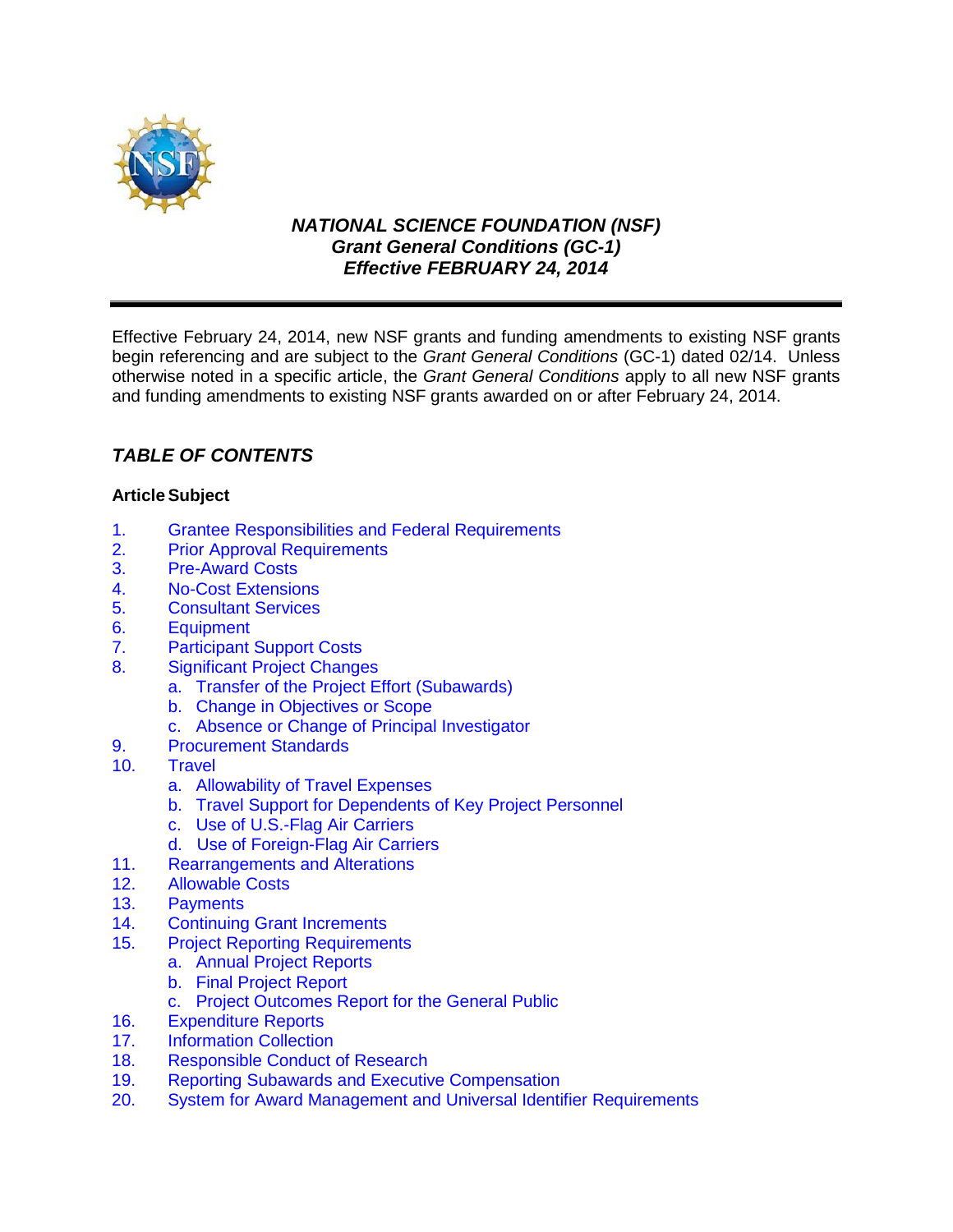- 21. [Federal Tax Obligations](#page-18-0)<br>22. Unpaid Federal Tax Liab
- **[Unpaid Federal Tax Liability](#page-19-1)**
- 23. [Criminal Convictions](#page-19-1)
- 24. [Copyrightable Material](#page-19-0)
- 25. [Program Income](#page-20-0)
- 26. [Publications](#page-21-0)
	- a. [Acknowledgment of Support](#page-21-1)
	- b. [Disclaimer](#page-21-2)
	- c. [Copies for NSF](#page-21-3)
	- d. [Metric System](#page-21-4)
- 27. [Patent Rights](#page-22-0)
- 28. [Cost Sharing and Cost Sharing Records](#page-27-0)
- 29. [Audit and Records](#page-28-0)
- 30. [Site Visits](#page-29-0)
- 31. [Suspension or Termination](#page-29-1)
- 32. [Termination Review Procedure](#page-30-0)<br>33. Nondiscrimination
- 33. [Nondiscrimination](#page-31-0)<br>34. Reporting Classifia
- **[Reporting Classifiable Information](#page-31-1)**
- 35. [Animal Welfare](#page-31-2)
- 36. [Research Involving Recombinant DNA Molecules](#page-32-0)
- 37. [Clean Air and Water](#page-32-1)<br>38. Human Research Su
- **Human [Research Subjects](#page-33-0)**
- 39. [Investigator Financial Disclosure Policy](#page-33-1)<br>40. State Sales and Use Taxes
- **[State Sales and Use Taxes](#page-33-2)**
- 41. [Debarment and Suspension](#page-33-3)
- 42. [Resolution of Conflicting Conditions](#page-33-4)

# **[Other Considerations](#page-33-5)**

- 43. [Liability](#page-33-6)<br>44. Sharing
- 44. [Sharing of Findings, Data, and Other Research Products](#page-34-0)<br>45. Government Permits and Activities Abroad
- 45. [Government Permits and Activities Abroad](#page-34-1)
- 
- 46. [Sense of the Congress on Use of Funds](#page-34-2)<br>47. Increasing Seat Belt Use in the United St [Increasing Seat Belt Use in the United States](#page-34-3)

#### <span id="page-1-0"></span>**1. Grantee Responsibilities and Federal Requirements**

- a. The grantee has full responsibility for the conduct of the project or activity supported under this award and for adherence to the award conditions. Although the grantee is encouraged to seek the advice and opinion of NSF on special problems that may arise, such advice does not diminish the grantee's responsibility for making sound scientific and administrative judgments and should not imply that the responsibility for operating decisions has shifted to NSF. The grantee is responsible for notifying NSF about: (1) any allegation of research misconduct that it concludes has substance and requires an investigation in accordance with NSF research misconduct regulations published at [45](http://www.access.gpo.gov/nara/cfr/waisidx_06/45cfr689_06.html)  [Code of Federal Regulations \(CFR\) Part 689;](http://www.access.gpo.gov/nara/cfr/waisidx_06/45cfr689_06.html) or (2) any significant problems relating to the administrative or financial aspects of the award.
- b. The requirements of this award are contained in these *Grant General Conditions* unless otherwise specified in the award instrument. Certain applicable Federal administrative standards are incorporated by reference. The applicable requirements are contained in: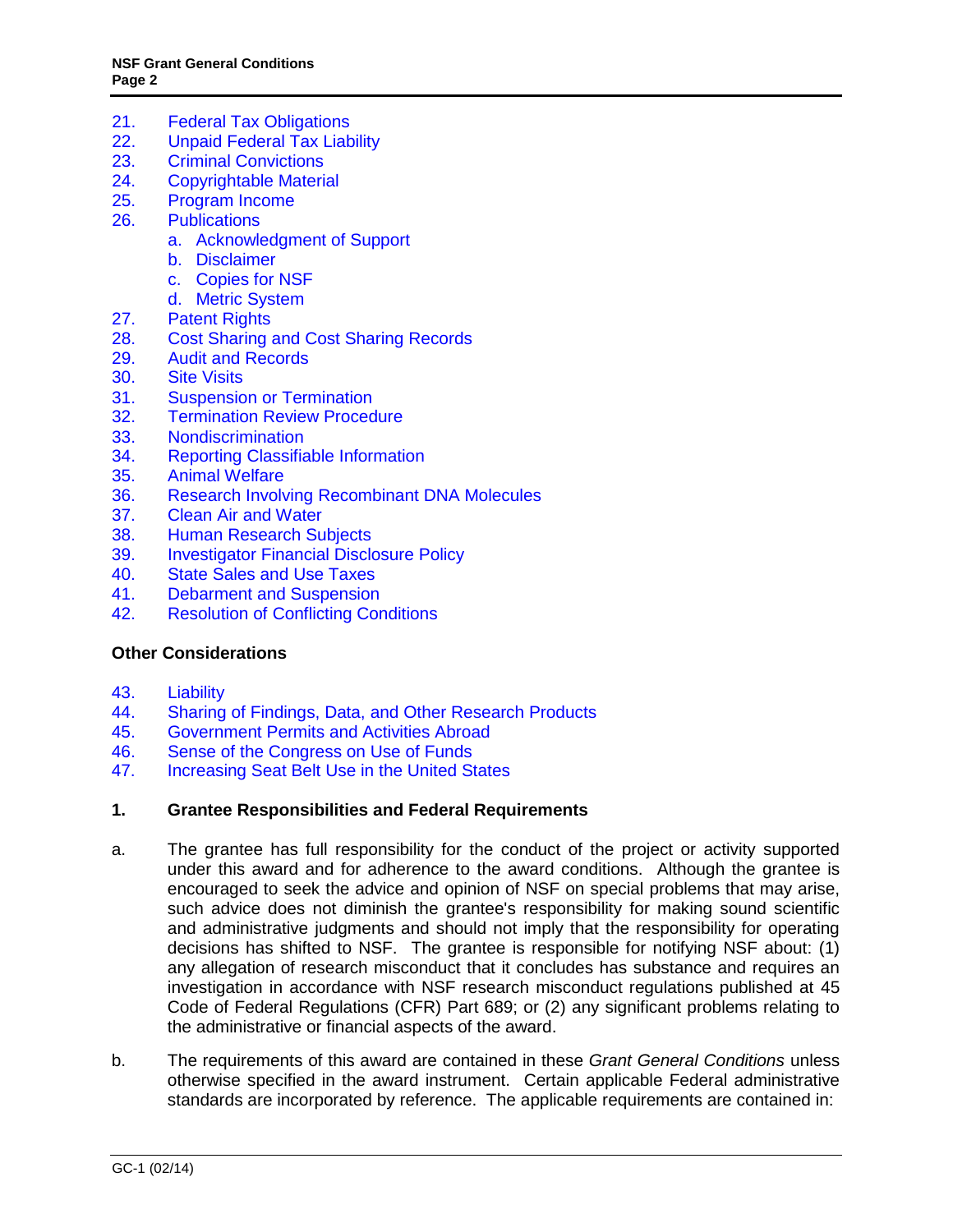- 1. [2 CFR Part 215,](http://www.access.gpo.gov/nara/cfr/waisidx_07/2cfr215_07.html) Uniform Administrative Requirements for Grants and Cooperative Agreements with Institutions of Higher Education, Hospitals, and Other Non-Profit Organizations. NSF has determined that 2 CFR Part 215 standards also will be applied to commercial organizations, including small businesses;
- 2. [45 CFR Part 602,](http://www.access.gpo.gov/nara/cfr/waisidx_06/45cfr602_06.html) Uniform Administrative Requirements for Grants and Cooperative Agreements to State and Local Governments.
- c. By acceptance of this award, the grantee agrees to comply with the applicable Federal requirements for grants and cooperative agreements and to the prudent management of all expenditures and actions affecting the award. A listing of National Policy all expenditures and actions affecting the award. Requirements that grantees must adhere to, where applicable, is located at: [http://www.nsf.gov/bfa/dias/policy/rtc/appc\\_june11.pdf.](http://www.nsf.gov/bfa/dias/policy/rtc/appc_june11.pdf) Documentation for each expenditure or action affecting this award must reflect appropriate organizational reviews or approvals that should be made in advance of the action. Organizational reviews are intended to help assure that expenditures are allowable, necessary and reasonable for the conduct of the project, and that the proposed action:
	- 1. is consistent with award terms and conditions;
	- 2. is consistent with NSF and grantee policies;
	- 3. represents effective utilization of resources; and
	- 4. does not constitute a significant project change (see [Article 8\)](#page-6-1).

Nothing in this article shall be construed to require administrative reviews or documentation that duplicates those already required by existing organizational systems or by applicable Federal standards, e.g., [2 CFR Part 215.](http://www.access.gpo.gov/nara/cfr/waisidx_07/2cfr215_07.html)

d. The grantee is responsible for ensuring that the Principal Investigator(s) or Project Director(s) receives a copy of the award conditions, including: the award notice, the budget, these general terms and conditions, any special terms and conditions and any subsequent changes in the award conditions. These grant conditions are made available to the grantee by NSF in electronic form at [http://www.nsf.gov/awards/](http://www.nsf.gov/awards/managing/general_conditions.jsp?org=NSF)  [managing/general\\_conditions.jsp?org=NSF,](http://www.nsf.gov/awards/managing/general_conditions.jsp?org=NSF) and may be duplicated, copied or otherwise reproduced by the grantee as appropriate. This provision does not alter the grantee's full responsibility for conduct of the project and compliance with all award terms and conditions. Award notices are available electronically via the NSF FastLane system at [https://www.fastlane.nsf.gov/fastlane.jsp.](https://www.fastlane.nsf.gov/fastlane.jsp) Sponsored project offices are able to view, print and/or download NSF award notices for their organizations and Principal Investigators (PIs) can access their individual award notices through use of the FastLane system.

# <span id="page-2-0"></span>**2. Prior Approval Requirements**

Unless otherwise specified in the award, provisions of the applicable Federal cost principles and other Federal administrative requirements for prior agency approval apply only to the activities and expenditures specified below.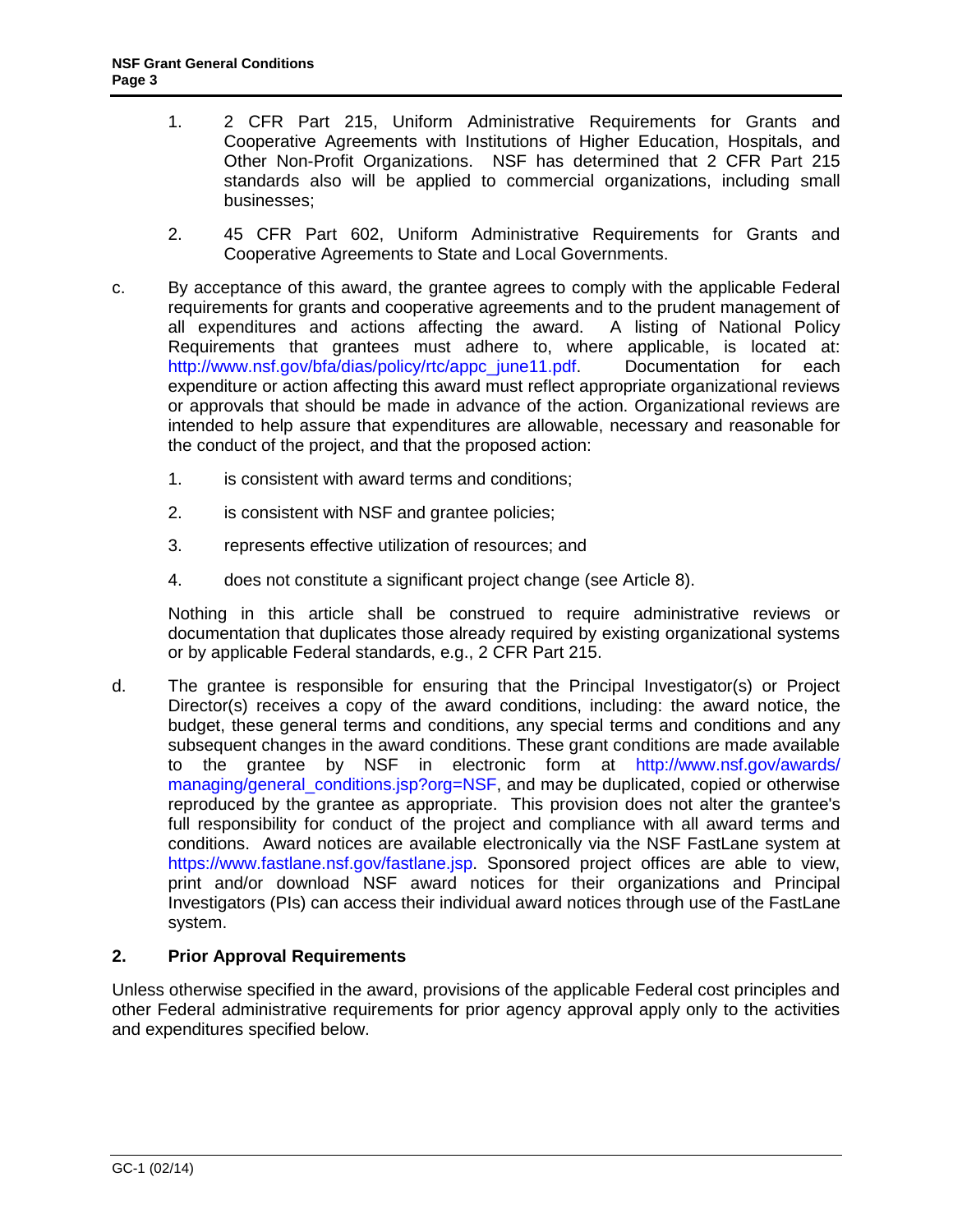- a. Written prior approval from the NSF Grants and Agreements Officer is required for:
	- 1. Significant Project Changes.
		- (a) Transfer of the project effort (see [Article 8\)](#page-6-1);
		- (b) Change in objective or scope (see [Article 8\)](#page-6-1);
		- (c) Absence or change of PI (see [Article 8\)](#page-6-1);
		- (d) Change in the amount of cost sharing reflected on Line M of the award budget (see [Article 2](#page-27-0)8); or
	- 2. Rearrangements/Alterations aggregating \$25,000 or over (Construction) (see [Article 11\)](#page-10-0).
- b. Written prior approval from the NSF Program Officer is required for reallocation of funds provided for participant or trainee support (see [Article 7\)](#page-6-0).
- c. Requests for the prior approvals identified above (as well as other types of award related notifications stipulated in the NSF Proposal & Award Policies & Procedures Guide, Part [II; Award & Administration Guide \[AAG\] Chapter II, Exhibit II-1\)](http://www.nsf.gov/pubs/policydocs/pappguide/nsf14001/aag_2ex1.pdf) must be submitted electronically to NSF through use of the NSF FastLane system.

# <span id="page-3-0"></span>**3. Pre-Award Costs**

- a. Grantees may approve pre-award costs incurred within the ninety calendar day period immediately preceding the effective date of the award. Requests for approval of preaward costs for periods greater than 90 calendar days must be submitted electronically via the NSF FastLane system. Pre-award expenditures prior to funding of an increment within a continuing award are not subject to this limitation or approval requirement, but are subject to paragraph c. below.
- b. Pre-award costs must be necessary for the effective and economical conduct of the project and the costs must be otherwise allowable in accordance with [Article 12.](#page-10-1)
- c. Pre-award expenditures are made at the grantee's risk. Grantee authority to approve pre-award costs does not impose an obligation on NSF: (1) in the absence of appropriations; (2) if an award is not subsequently made; or (3) if an award is made for a lesser amount than the grantee expected.

#### <span id="page-3-1"></span>**4. No-Cost Extensions**

- a. Grantees may authorize a one-time extension of the expiration date of the award up to 12 months if additional time beyond the established expiration date is required to assure adequate completion of the original scope of work within the funds already made available.<sup>[1](#page-3-2)</sup> A single extension, which shall not exceed 12 months, may be made for this purpose and must be made prior to the originally established expiration date. This onetime extension may not be exercised merely for the purpose of using any unliquidated award balances.
- b. Grantees shall notify NSF, providing supporting reasons for the extension, and the revised expiration date, at least ten days prior to the expiration date specified in the

<span id="page-3-2"></span> $1$  Awardees are not authorized to extend an award that contains a zero balance.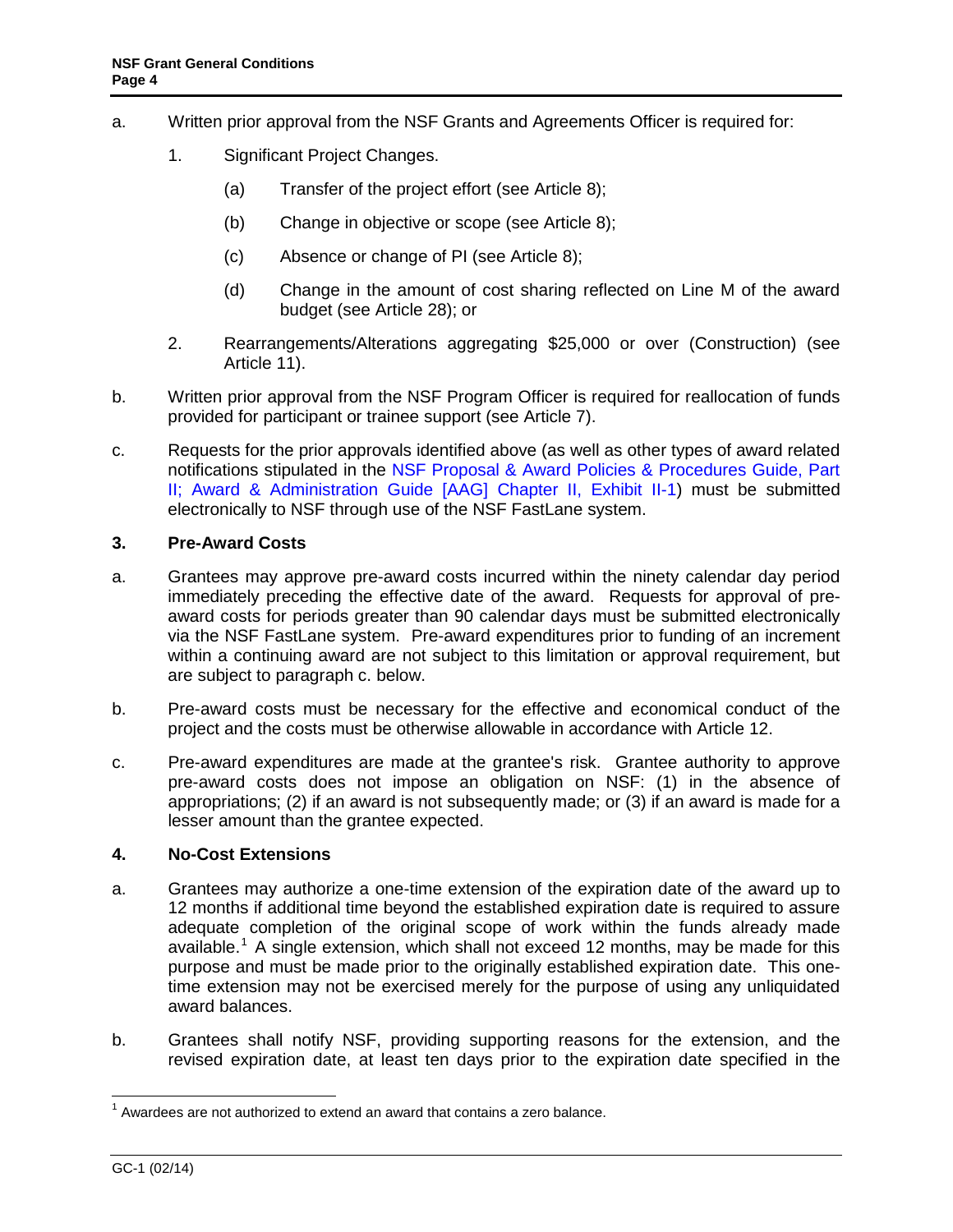award to ensure accuracy of NSF's award data. All grantee-authorized extensions must be submitted electronically via the FastLane system.

c. Requests for no-cost extensions beyond the above referenced authority must follow the procedures set forth in [AAG Chapter I.D.3.c.](http://www.nsf.gov/pubs/policydocs/pappguide/nsf14001/aag_1.jsp#ID3c)

### <span id="page-4-0"></span>**5. Consultant Services**

Costs of consultants, including those who are members of a particular profession or possess a special skill and who are not officers or employees of the performing organization, are allowable when reasonable in relation to the services rendered. While NSF appropriations no longer identify a limitation on payments to consultants under NSF awards, payments should be comparable to the normal or customary fees charged and received by the consultant for comparable services, especially on non-government contracts and grants.

### <span id="page-4-1"></span>**6. Equipment**

#### a. *Title to Equipment – Non-profit Organizations*

Unless otherwise specified in the grant, title to equipment purchased or fabricated with NSF grant funds shall vest in the grantee upon acquisition. Such equipment is considered exempt property and shall be acquired and used in accordance with [paragraph c](#page-4-2) below.

### b. *Title to Equipment – Commercial Organizations*

Unless otherwise specified in the award, title to equipment purchased or fabricated with NSF award funds by a small business or other commercial firm shall vest in the Government. Such equipment shall be acquired and used in accordance with [paragraph](#page-4-2)  [c](#page-4-2) below.

- <span id="page-4-2"></span>c. *Conditions for Acquisition and Use of Equipment*
	- 1. Grantee Assurance. The grantee will assure that each purchase of equipment is:
		- (a) necessary for the research or activity supported by the grant;
		- (b) not otherwise reasonably available and accessible;
		- (c) of the type normally charged as a direct cost to sponsored agreements;

and

- (d) acquired in accordance with organizational practice.
- 2. General Purpose Equipment. Expenditures for general-purpose equipment (see [AAG Chapter V.B.2d\)](http://www.nsf.gov/pubs/policydocs/pappguide/nsf14001/aag_5.jsp#VB2d) are unallowable unless the equipment is primarily or exclusively used in the actual conduct of the research.
- 3. Equipment Usage. The equipment will remain in use for the specific project for which it was obtained in accordance with [2 CFR § 215.34\(c\),](http://a257.g.akamaitech.net/7/257/2422/15mar20071500/edocket.access.gpo.gov/cfr_2007/janqtr/pdf/2cfr215.34.pdf) unless the provision in [2 CFR § 215.34\(e\)](http://a257.g.akamaitech.net/7/257/2422/15mar20071500/edocket.access.gpo.gov/cfr_2007/janqtr/pdf/2cfr215.34.pdf) applies.
- 4. Equipment Sharing. The equipment must be shared on other projects or programs in accordance with [2 CFR § 215.34\(d\).](http://a257.g.akamaitech.net/7/257/2422/15mar20071500/edocket.access.gpo.gov/cfr_2007/janqtr/pdf/2cfr215.34.pdf)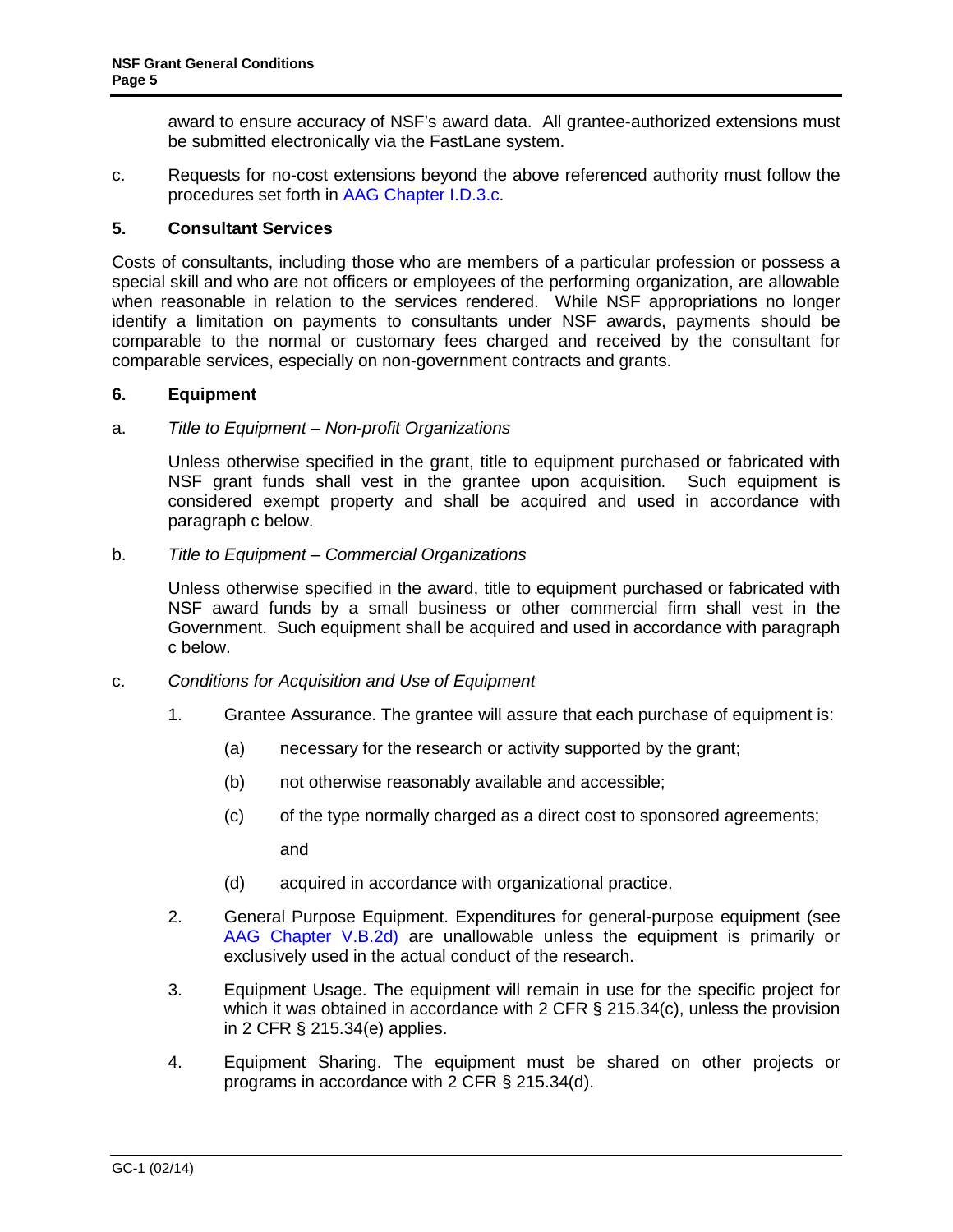- 5. Property Management Standards. The grantee shall maintain a property management system that, at a minimum, meets the requirements of [2 CFR §](http://a257.g.akamaitech.net/7/257/2422/15mar20071500/edocket.access.gpo.gov/cfr_2007/janqtr/pdf/2cfr215.34.pdf)  [215.34\(f\).](http://a257.g.akamaitech.net/7/257/2422/15mar20071500/edocket.access.gpo.gov/cfr_2007/janqtr/pdf/2cfr215.34.pdf) Because of increasing threats to information technology systems, the grantee is reminded that, under [2 CFR §§ 215.34.\(f\). \(4\) and \(5\)](http://a257.g.akamaitech.net/7/257/2422/15mar20071500/edocket.access.gpo.gov/cfr_2007/janqtr/pdf/2cfr215.34.pdf), "[a] control system shall be in effect to insure adequate safeguards to prevent loss, damage, or theft of the equipment" and "[a]dequate maintenance procedures shall be implemented to keep the equipment in good condition." This requirement imposes on the grantee a duty to adequately maintain and to insure adequate safeguards against the loss, damage, or theft of information technology equipment and systems purchased with NSF funds.
- 6. Inventory Requirements.
	- (a) In accordance with the requirements of 2 CFR  $\S$  215.33(a)(1), for all NSFowned equipment equal to or exceeding \$5,000, the grantee must submit an annual inventory listing to the NSF Property Administrator, Division of Administrative Services (DAS). The listing should include all NSF-owned equipment purchased or constructed, including land and buildings, under the award or acquired by screening excess through the General Services Administration (GSA); and include the type of equipment or property, serial number, acquisition price, acquisition date and condition of the equipment. In the event that the grantee is in possession of NSF-owned equipment under multiple awards, the reporting must be specific to each NSF award number.

The listing also should include a description of Construction-in-Progress (CIP) and Work-in-Progress (WIP) items and construction costs incurred to date. CIP is defined as real property that is in the process of being manufactured or fabricated but is not yet complete. WIP is defined as equipment that is in the process of being manufactured or fabricated but is not yet complete. CIP and WIP consist of the costs of direct materials, direct labor, direct purchased services, and indirect costs, including general and administrative and overhead costs. Costs coded as such should not be depreciated. The inventory should be submitted electronically to [fsrpts@nsf.gov](mailto:fsrpts@nsf.gov) and must be received by DAS no later than August 15 each year.

- (b) A physical inventory of NSF-owned equipment shall be conducted every two years pursuant to [2 CFR § 215.34\(f\).](http://a257.g.akamaitech.net/7/257/2422/15mar20071500/edocket.access.gpo.gov/cfr_2007/janqtr/pdf/2cfr215.34.pdf) Upon expiration of the award, the grantee shall report the property to the DAS Property Administrator for further agency utilization.
- 7. Competition. The grantee shall not use equipment acquired with Federal funds to provide services to non-Federal outside organizations for a fee that is less than private companies charge for equivalent services, unless specifically authorized by statute in accordance with [2 CFR § 215.34\(b\).](http://a257.g.akamaitech.net/7/257/2422/15mar20071500/edocket.access.gpo.gov/cfr_2007/janqtr/pdf/2cfr215.34.pdf)
- 8. Right to Transfer Title.
	- (a) NSF may identify items of equipment having an acquisition cost of \$5,000 or more where NSF reserves the right to transfer the title to the Federal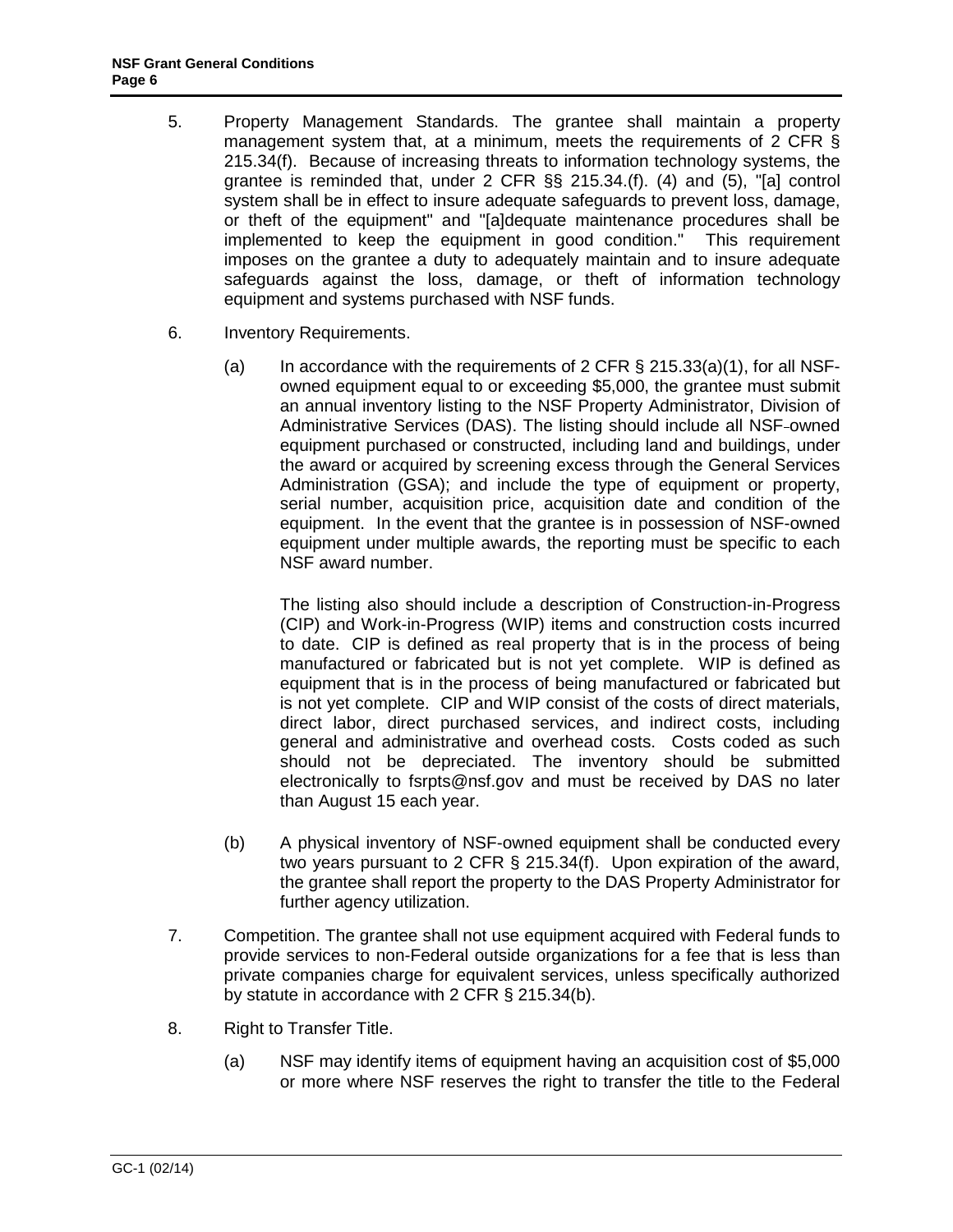Government or a third party named by the Federal Government at any time during the grant period.

(b) In cases where NSF elects to transfer the title, disposition instructions will be issued no later than 120 calendar days after the expiration date of the NSF-supported project for which it was acquired.

# <span id="page-6-0"></span>**7. Participant Support Costs**

- a. Participant support costs are direct costs for items such as stipends or subsistence allowances, travel allowances and registration fees paid to or on behalf of participants or trainees (but not employees) in connection with meetings, conferences, symposia or training projects. (See also [AAG Chapter V.C.5\)](http://www.nsf.gov/pubs/policydocs/pappguide/nsf14001/aag_5.jsp#VC5) Grantee organizations must account for participant support costs separately. Indirect costs (F&A) are not allowed on participant support costs (see [AAG Chapter V.B.](http://www.nsf.gov/pubs/policydocs/pappguide/nsf14001/aag_5.jsp#VD1b)8.)
- b. Funds provided for participant support may not be used by grantees for other categories of expense without the specific prior written approval of the cognizant NSF Program Officer. Such requests must be submitted electronically via the NSF FastLane system.

# <span id="page-6-1"></span>**8. Significant Project Changes**

The grantee is required to obtain prior written approval from the NSF Grants and Agreements Officer whenever there are significant changes in the project or its direction as stipulated below.

- <span id="page-6-2"></span>a. *Transfer of the Project Effort (Subawards)*
	- 1. NSF authorization to contract or otherwise transfer a significant part of the research or substantive effort to another organization that has been disclosed in the proposal is not needed unless approval has been specifically withheld in the award notice.
	- 2. If it becomes necessary to transfer, by contract or other means, a significant part of the research or substantive effort after an award has been made, notification of this intent should be submitted to NSF electronically via the NSF FastLane system and electronically signed by an Authorized Organizational Representative (AOR). At a minimum, the request shall include a clear description of the work to be performed and the basis for selection of the subrecipient (except for collaborative/joint arrangements); (see [AAG Chapter II.B.3](http://www.nsf.gov/pubs/policydocs/pappguide/nsf14001/aag_2.jsp#IIB3) for additional information). NSF approval of such changes will be by an amendment to the grant signed by the NSF Grants and Agreements Officer.
	- 3. The grantee remains responsible for maintaining the necessary documentation on all subawards and making it available to NSF upon request. The grantee shall include subaward activities in the annual and final project reports that are submitted to NSF.
	- 4. Grantees shall ensure that the following articles, if applicable, flow down to all subrecipients, or are appropriately addressed in the subaward instrument: Articles 5, 7, 9, 10, 11, 12, 17, 18, 19, 20, 24, 25, 26, 27, 28, 29, 30, 33, 34, 35, 36, 37, 38, 40, 41, 43, 44, 45, 46 and 47. If the grantee issues subawards exceeding \$2,000 for construction, alteration or repair that are within the scope of the Acts found in 2 [CFR Part 215, Appendix A, "](http://www.access.gpo.gov/nara/cfr/waisidx_07/2cfr215_07.html)*Contract Provisions*," the appropriate clauses applicable to construction activities also will be included in applicable subawards.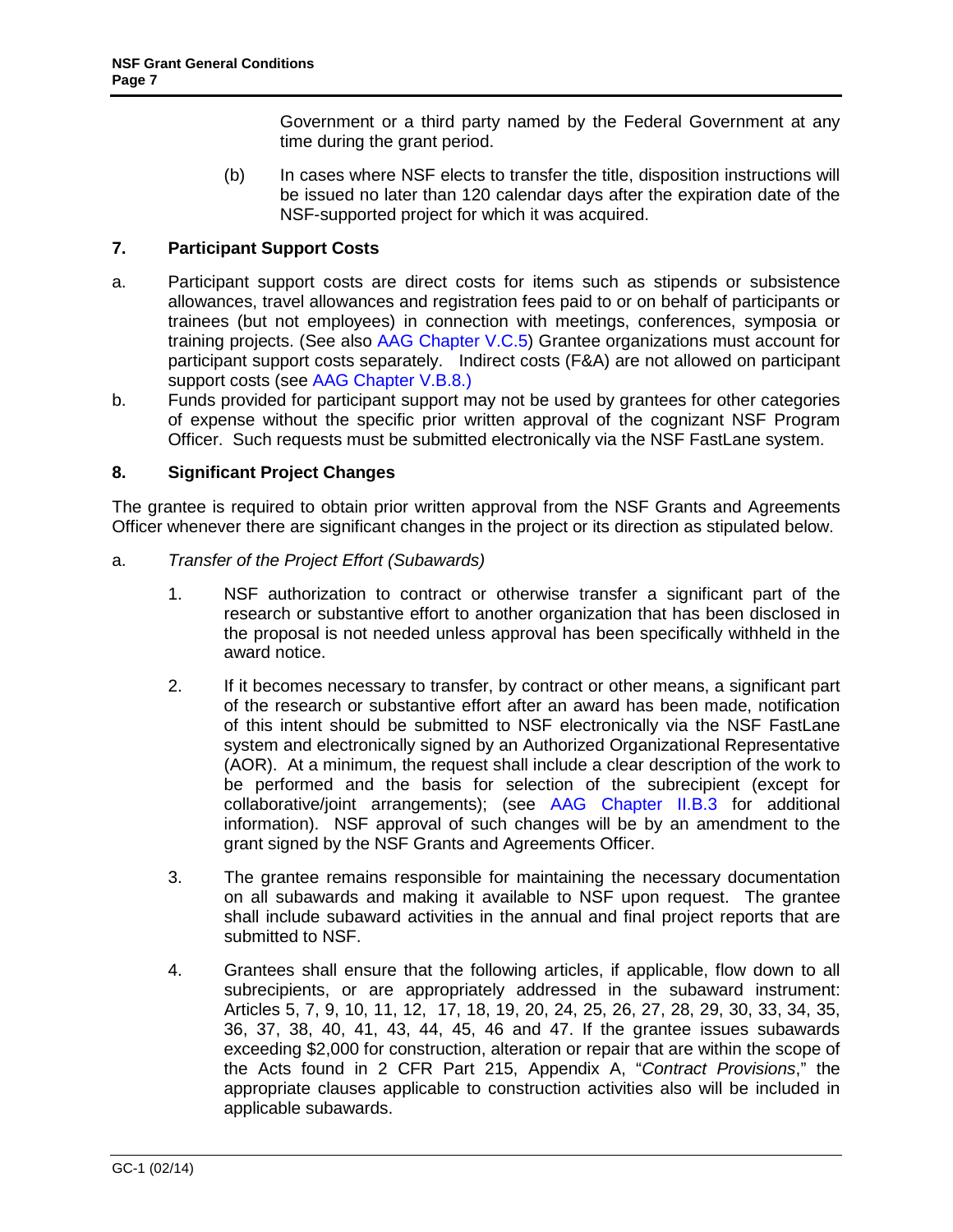# <span id="page-7-0"></span>b. *Change in Objectives or Scope*

A proposed change in the phenomenon or phenomena under study or the objectives of the project stated in the proposal or agreed modifications thereto should be communicated to NSF via use of the FastLane notification and request module at [https://www.fastlane.nsf.gov/fastlane.jsp.](https://www.fastlane.nsf.gov/fastlane.jsp) NSF approval of such changes will be by an amendment to the award signed by the NSF Grants and Agreements Officer.

### <span id="page-7-1"></span>c. *Absence or Change of Principal Investigator*

If a named Principal Investigator or Project Director plans to or becomes aware that he or she will: (1) devote substantially less effort to the work than anticipated in the approved proposal (defined as a reduction of 25% or more in time); (2) sever his or her connection with the grantee organization; or (3) be absent for a continuous period of three months or more, or otherwise relinquish active direction of the project, he or she shall advise both the NSF Program Officer and the grantee's Authorized Organizational Representative via use of the NSF FastLane Notification and Request module. Action appropriate to the situation will be initiated in accordance with the guidelines described in [AAG Chapter II.B.2.](http://www.nsf.gov/pubs/policydocs/pappguide/nsf14001/aag_2.jsp#IIB2)

### <span id="page-7-2"></span>**9. Procurement Standards**

Whether or not approval of a procurement is required under [Article 8.a.](#page-6-2), where appropriate, the grantee (including commercial organizations) is responsible for compliance with the procurement standards identified in [2 CFR §§ 215.40 -](http://www.access.gpo.gov/nara/cfr/waisidx_07/2cfr215_07.html) .48. The grantee also is responsible for ensuring that the appropriate NSF conditions from this award (including [Article 29](#page-28-0), Audit and Records) are made a part of any contract or other arrangement whose award amount exceeds the simplified acquisition threshold (currently \$150,000).

#### <span id="page-7-3"></span>**10. Travel**

# <span id="page-7-4"></span>a. *Allowability of Travel Expenses*

1. Expenses for transportation, lodging, subsistence and related items incurred by project personnel and by outside consultants employed on the project (see [AAG Chapter V.B.4\)](http://www.nsf.gov/pubs/policydocs/pappguide/nsf14001/aag_5.jsp#VB4) who are in travel status on business related to an NSF-supported project are allowable as prescribed in the governing Office of Management and Budget (OMB) cost principles. The requirements for prior approval detailed in the governing OMB cost principles are waived.

2. Except as provided in the governing OMB cost principles, the difference between economy airfare and a higher-class airfare is unallowable. A train, bus or other surface carrier may be used in lieu of, or as a supplement to, air travel at the lowest first-class rate by the transportation facility used. If such travel, however, could have been performed by air, the allowance will not normally exceed that for jet economy airfare.

# <span id="page-7-5"></span>b. *Travel Support for Dependents of Key Project Personnel*

Travel support for dependents of key project personnel is allowable only under the following conditions:

1. the individual is a key person who is essential to the project on a full-time basis;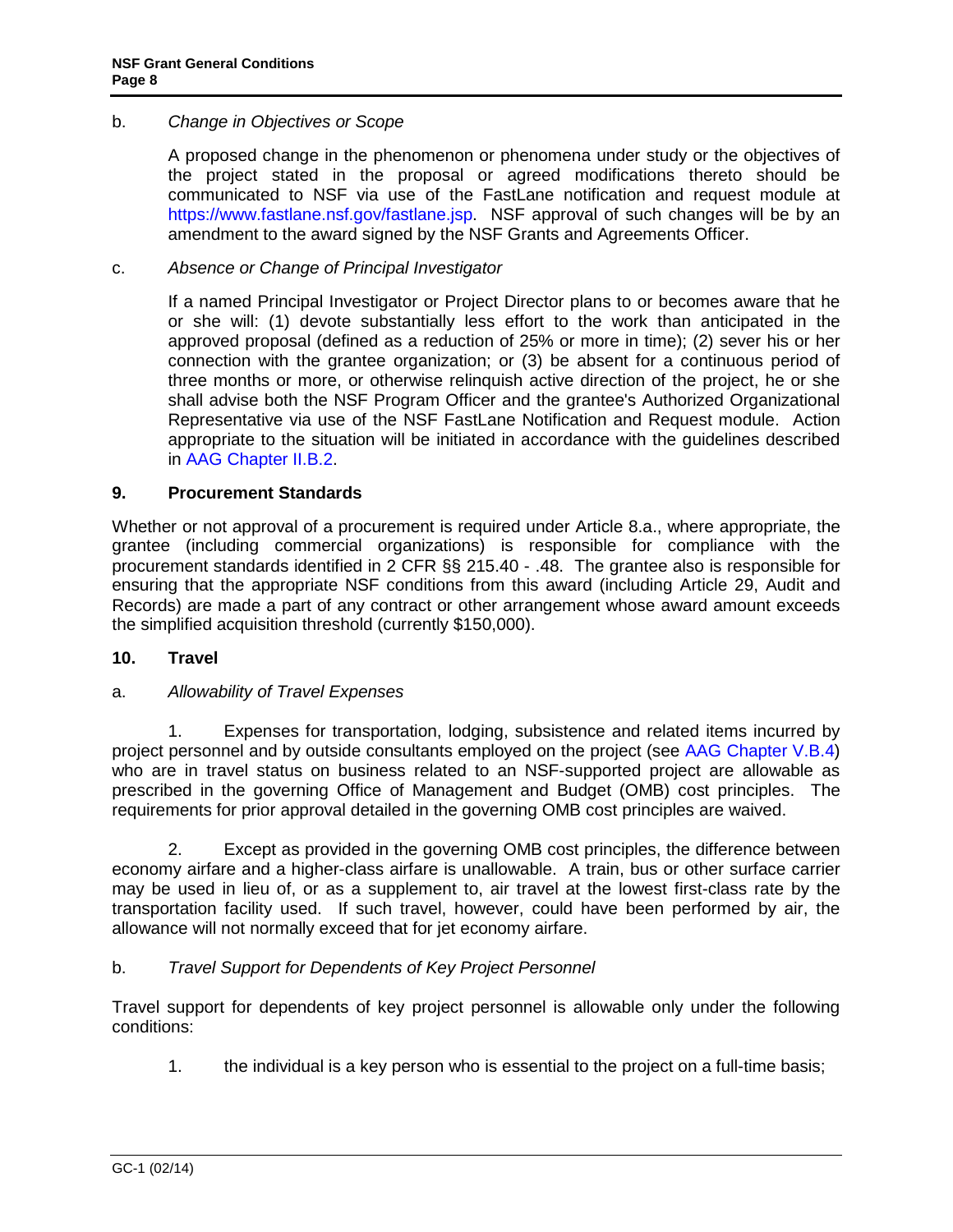2. the individual's residence away from home and in a foreign country is for a continuous period of six months or more and is essential to the effective performance of the project; and

3. the dependents' travel allowance is consistent with the policies of the organization administering the award.

<span id="page-8-0"></span>c. *Use of U.S.-Flag Air Carriers*

1. In accordance with the Fly America Act (49 USC 40118), any air transportation to, from, between, or within a country other than the U.S. of persons or property, the expense of which will be assisted by NSF funding, must be performed by or under a code-sharing arrangement with a U.S.-flag air carrier if service provided by such a carrier is available (see Comptroller General Decision B-240956, dated September 25, 1991). Tickets (or documentation for electronic tickets) must identify the U.S. flag air carrier's designator code and flight number.

2. For the purposes of this requirement, U.S.-flag air carrier service is considered available even though:

(a) comparable or a different kind of service can be provided at less cost by a foreign-flag air carrier;

(b) foreign-flag air carrier service is preferred by, or is more convenient for, NSF or traveler; or

(c) service by a foreign-flag air carrier can be paid for in excess foreign currency.

3. The following rules apply unless their application would result in the first or last leg of travel from or to the U.S. being performed by a foreign-flag air carrier:

(a) a U.S.-flag air carrier shall be used to destination or, in the absence of direct or through service, to the farthest interchange point on a usually traveled route.

(b) if a U.S.-flag air carrier does not serve an origin or interchange point, a foreign-flag air carrier shall be used only to the nearest interchange point on a usually traveled route to connect with a U.S. flag air carrier.

# d. *Use of Foreign-Flag Air Carriers*

There are certain circumstances under which use of a foreign-flag air carrier is permissible. These circumstances are outlined below:

# 1. *Airline "Open Skies" Agreements*:

A foreign flag air carrier may be used if the transportation is provided under an air transportation agreement between the United States and a foreign government, which the Department of Transportation has determined meets the requirements of the Fly America Act. For information on "open skies" agreements in which the United States has entered, please refer to the General Services Administration's (GSA) website at [http://www.gsa.gov/portal/content/103191.](http://www.gsa.gov/portal/content/103191)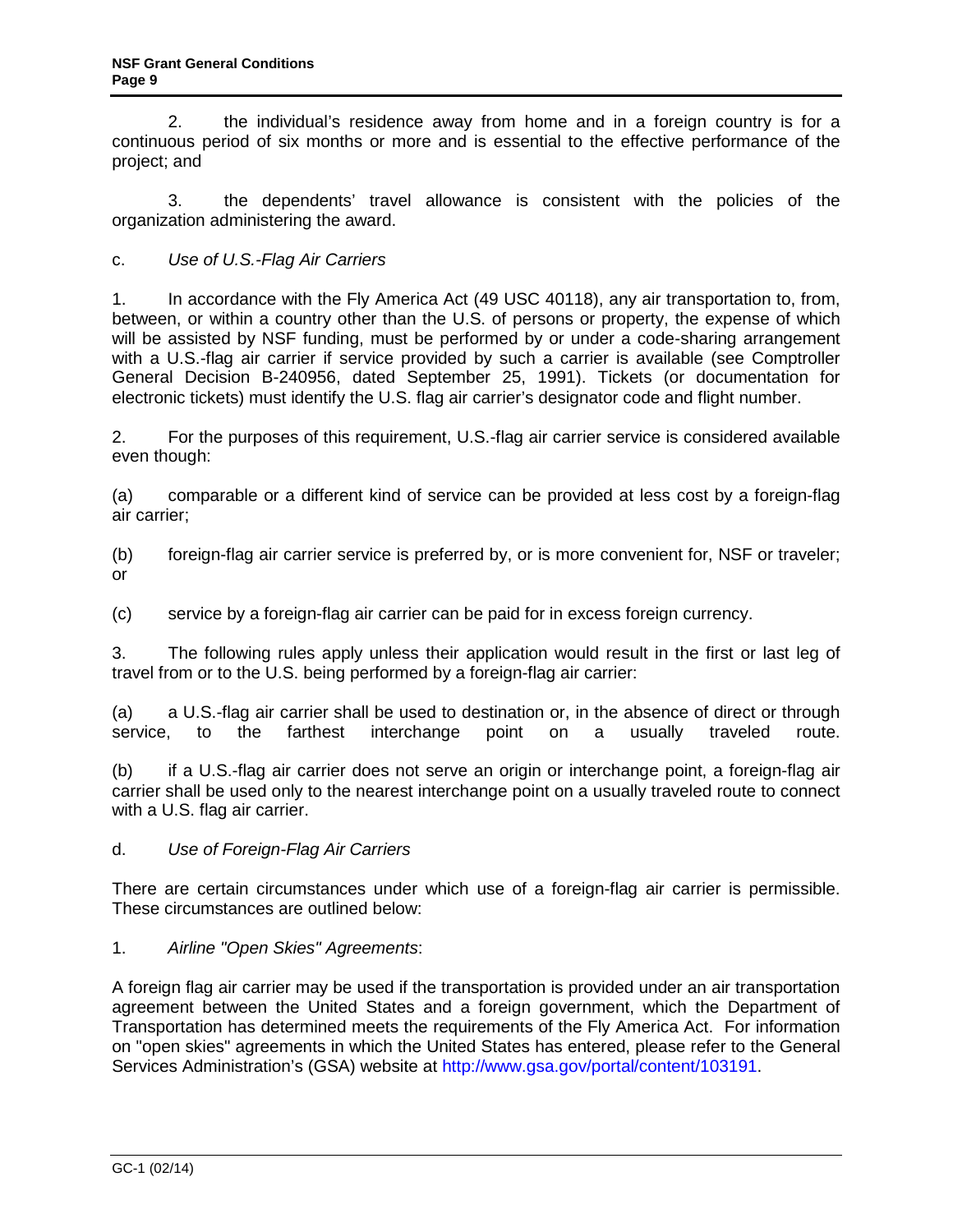Note on U.S./European Union Open Skies Agreement

In 2007, the U.S. entered into an "Open Skies" Agreement with the European Union ("EU"). This agreement was modified in June 2010. The current Agreement gives European Community airlines (airlines of Member States) the right to transport passengers and cargo on flights funded by the U.S. government, when the transportation is between: (1) any two points outside the United States; or (2) a point in the United States and any point outside the United States that the EU airline is authorized to serve under the "Open Skies" Agreement.

As of 2011, two significant changes have been made to the U.S./EU Open Skies Agreement. First, EU airlines are now granted the right to transport civilian agency-funded passengers who are NOT eligible to travel on GSA Airline City Pair Contract fares (e.g., grantees) between a point in the United States and a point outside the United States even if there is a GSA Airline City Pair Contract fare in effect between the origin and destination points. An individual, however, who is traveling on a route for which there is a City Pair Contract fare in effect, *and who is eligible for such a fare* (e.g., Federal employee), will be required to fly on a U.S. carrier, absent another applicable exception.

Second, under the amended Agreement, EU airlines are now authorized to transport passengers between points in the United States and points outside the EU if the EU airline is authorized to serve the route under the Agreement. This includes flights that originate, arrive, or stop in the EU. Prior to this change, EU airlines were limited to flying passengers between points in the U.S. and points in the EU.

2. *Involuntary Rerouting:* Travel on a foreign-flag carrier is permitted if a U.S.-flag air carrier involuntarily reroutes the traveler via a foreign-flag air carrier, notwithstanding the availability of alternative U.S.-flag air carrier service.

# 3. *Travel To and From the U.S. on non-European Community Airlines*

Use of a non-European Community foreign-flag air carrier is permissible if the airport abroad is:

(a) the traveler's origin or destination airport, and use of U.S.-flag air carrier service would extend the time in a travel status by at least 24 hours more than travel by a foreign-flag air carrier; or

(b) an interchange point, and use of U.S.-flag air carrier service would increase the number of aircraft changes the traveler must make outside of the U.S. by two or more, would require the traveler to wait four hours or more to make connections at that point, or would extend the time in a travel status by at least six hours more than travel by a foreign-flag air carrier.

# 4. *Travel Between Points Outside the U.S. on non-European Community Airlines*

Use of a non-European Community foreign-flag air carrier is permissible if:

(a) travel by a foreign-flag air carrier would eliminate two or more aircraft changes en route;

(b) travel by a U.S.-flag air carrier would require a connecting time of four hours or more at an overseas interchange point; or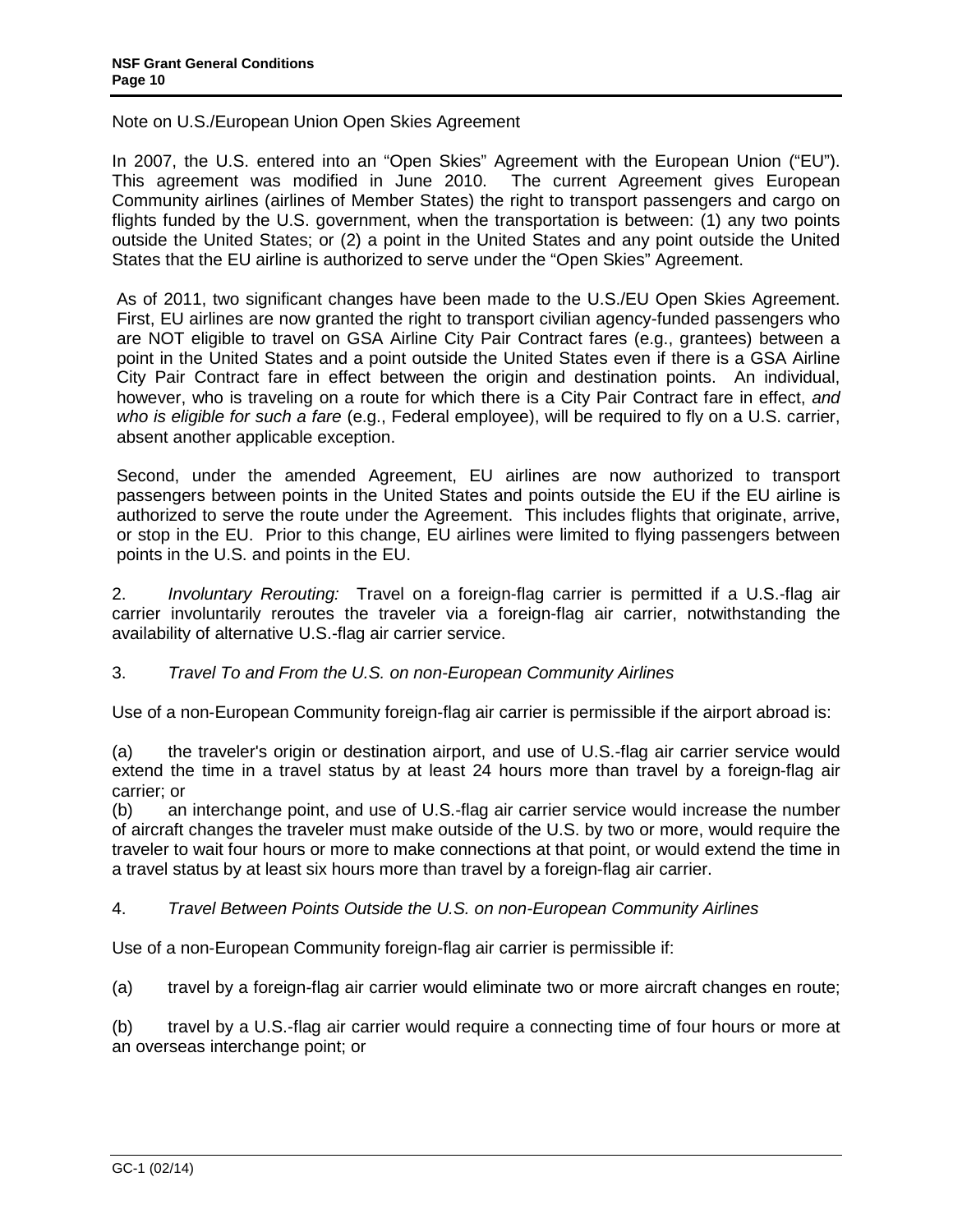(c) the travel is not part of the trip to or from the U.S., and use of a U.S.-flag air carrier would extend the time in a travel status by at least six hours more than travel by a foreign-flag air carrier.

5. *Short Distance Travel.* For all short distance travel, regardless of origin and destination, use of a foreign-flag air carrier is permissible if the elapsed travel time on a scheduled flight from origin to destination airport by a foreign-flag air carrier is three hours or less and service by a U.S.-flag air carrier would double the travel time.

### <span id="page-10-0"></span>**11. Rearrangements and Alterations**

- a. Rearrangement and alteration costs that do not constitute construction (i.e., rearrangements and alterations aggregating less than \$25,000) to adapt space or utilities within a completed structure to accomplish the objectives of the award, are allowable and approved, provided:
	- 1. the building has a usable life consistent with project purposes and is architecturally suitable for conversion;
	- 2. the rearrangements and alterations are essential to the project; and
	- 3. the space involved will be occupied by the project.
- b. Rearrangements and alterations (construction) aggregating \$25,000 or over require the prior written approval of the NSF Grants and Agreements Officer.

### <span id="page-10-1"></span>**12. Allowable Costs**

- a. The allowability of costs and cost allocation methods for work performed under this award, up to the amount specified in the award, shall be determined in accordance with the applicable Federal cost principles in effect on the effective date of the award and the terms and conditions of the award.
- <span id="page-10-2"></span>b. The Federal cost principles applicable to specific types of grantees are contained in:
	- 1. [2 CFR Part 220,](http://www.access.gpo.gov/nara/cfr/waisidx_07/2cfr220_07.html) Cost Principles for Educational Institutions [\(OMB Circular A-21\)](http://www.whitehouse.gov/omb/circulars/a021/a021.html);
	- 2. [2 CFR Part 225,](http://www.access.gpo.gov/nara/cfr/waisidx_07/2cfr225_07.html) Cost Principles for State, Local, and Indian Tribal Governments (OMB Circular A-87);
	- 3. [2 CFR Part 230,](http://www.access.gpo.gov/nara/cfr/waisidx_07/2cfr230_07.html) Cost Principles for Nonprofit Organizations (OMB Circular A-122)
	- 4. [Federal Acquisition Regulation 31.2 \(48 CFR § 31.2\)](http://www.access.gpo.gov/nara/cfr/waisidx_06/48cfr31_06.html) for commercial firms and those non-profit organizations specifically exempted from the provisions of [2 CFR](http://www.whitehouse.gov/omb/fedreg/2005/083105_a122.pdf)  [Part 230](http://www.whitehouse.gov/omb/fedreg/2005/083105_a122.pdf) (OMB Circular A-122); and
	- 5. [45 CFR Part 74, Appendix E,](http://a257.g.akamaitech.net/7/257/2422/13nov20061500/edocket.access.gpo.gov/cfr_2006/octqtr/pdf/45cfr74.91.pdf) "Principles for Determining Costs Applicable to Research and Development Under Grants and Contracts with Hospitals," for hospitals.
- c. Certain prior approval requirements contained in these Federal cost principles have been modified by [Article 2.](#page-2-0)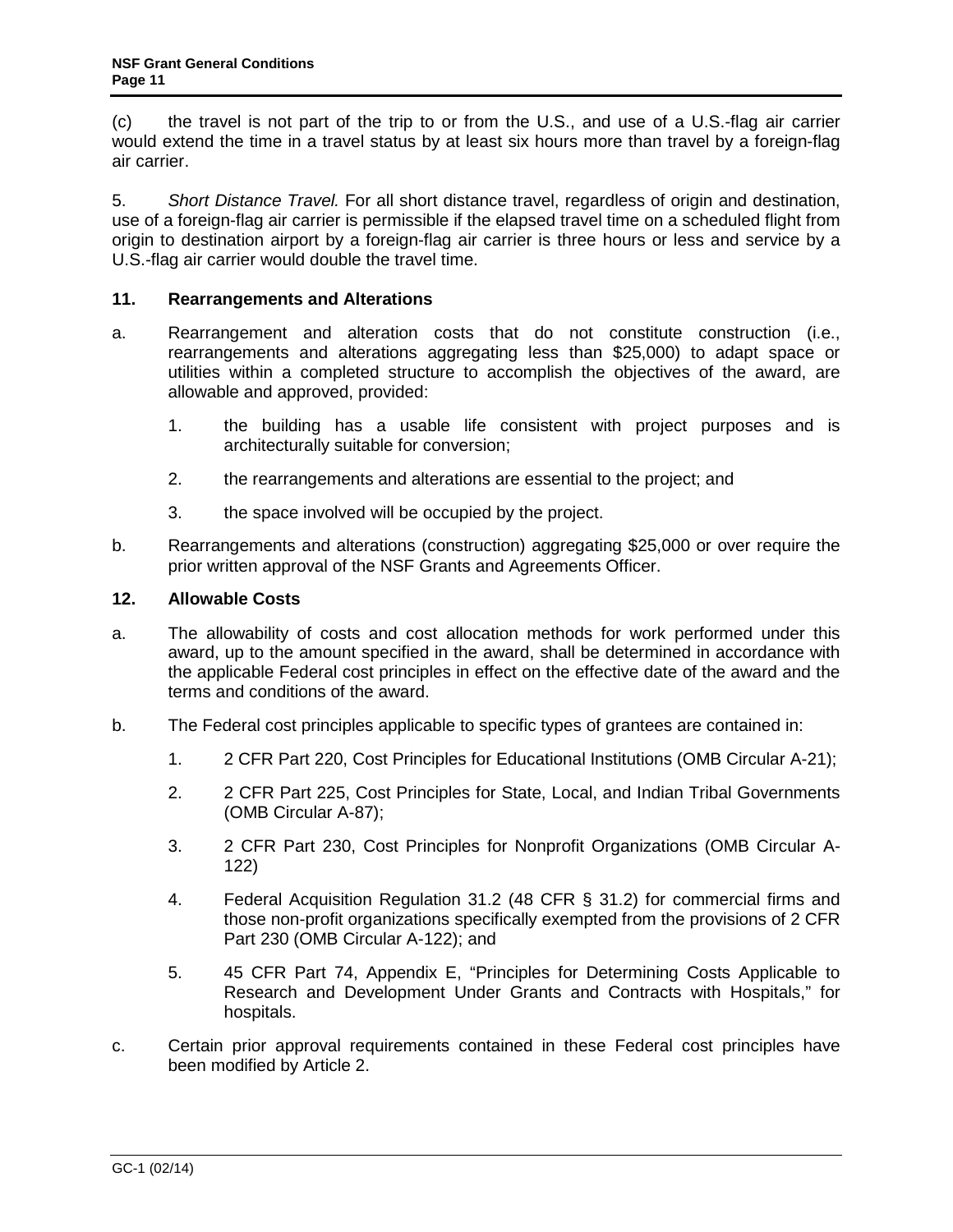### <span id="page-11-0"></span>**13. Payments**

a.

Except as noted in AAG Chapter III.C, NSF awardees are required to request payments electronically through the Award Cash Management Service (ACM\$). Under ACM\$, awardees must provide award level detail at the time of the payment request. Awardees should request payments in amounts necessary to meet their current needs, pursuant to the guidelines contained in [31 CFR Part 205.](http://www.access.gpo.gov/nara/cfr/waisidx_06/31cfr205_06.html) Unless otherwise specified in the award, the grantee agrees to comply with all applicable Treasury regulations and National Science Foundation implementing and reporting procedures, which are outlined in [AAG Chapter III.](http://www.nsf.gov/pubs/policydocs/pappguide/nsf14001/aag_3.jsp)

b. In accordance with [2 CFR § 215.22,](http://www.access.gpo.gov/nara/cfr/waisidx_06/31cfr205_06.html) where appropriate, grantees are required to maintain advances of Federal funds in interest-bearing accounts. For grantees not subject to the Cash Management Improvement Act (CMIA), such as State agencies or instrumentalities, interest earned on Federal advances deposited in interest bearing accounts shall be remitted annually to:

Department of Health and Human Services (DHHS) Payment Management System P.O. Box 6021 Rockville, MD 20852

c. Interest amounts up to \$250 per year may be retained by the grantee for administrative expenses. The requirement to remit interest annually to DHHS does not apply to grantees subject to the Cash Management Improvement Act (CMIA), Subpart A - Rules Applicable to Federal Assistance Programs Included in a Treasury-State Agreement.

# **14. Continuing Grant Increments**

Unless otherwise specified, each successive increment of a continuing grant will be funded at the level specified in the original award notice without a formal request from the grantee provided an annual project report has been received from the Principal Investigator(s) and accepted by the NSF Program Officer.

Continuing funding is contingent on (1) availability of funds; (2) satisfactory scientific/technical progress; and (3) any special conditions of the grant.

# <span id="page-11-1"></span>**15. Project Reporting Requirements**

- <span id="page-11-2"></span>a. *Annual Project Reports*
	- 1. Submission Requirement. Annual project reports are required for both standard and continuing awards. $2$
	- 2. Content of Annual Project Reports. Annual Project Reports should address progress in all activities of the project, including any activities intended to address the Broader Impacts criterion that are not intrinsic to the research. The grantee

<span id="page-11-3"></span><sup>&</sup>lt;sup>2</sup> Submission of an "interim" report via [Research.gov](http://www.research.gov/) does not constitute compliance with the annual reporting requirement.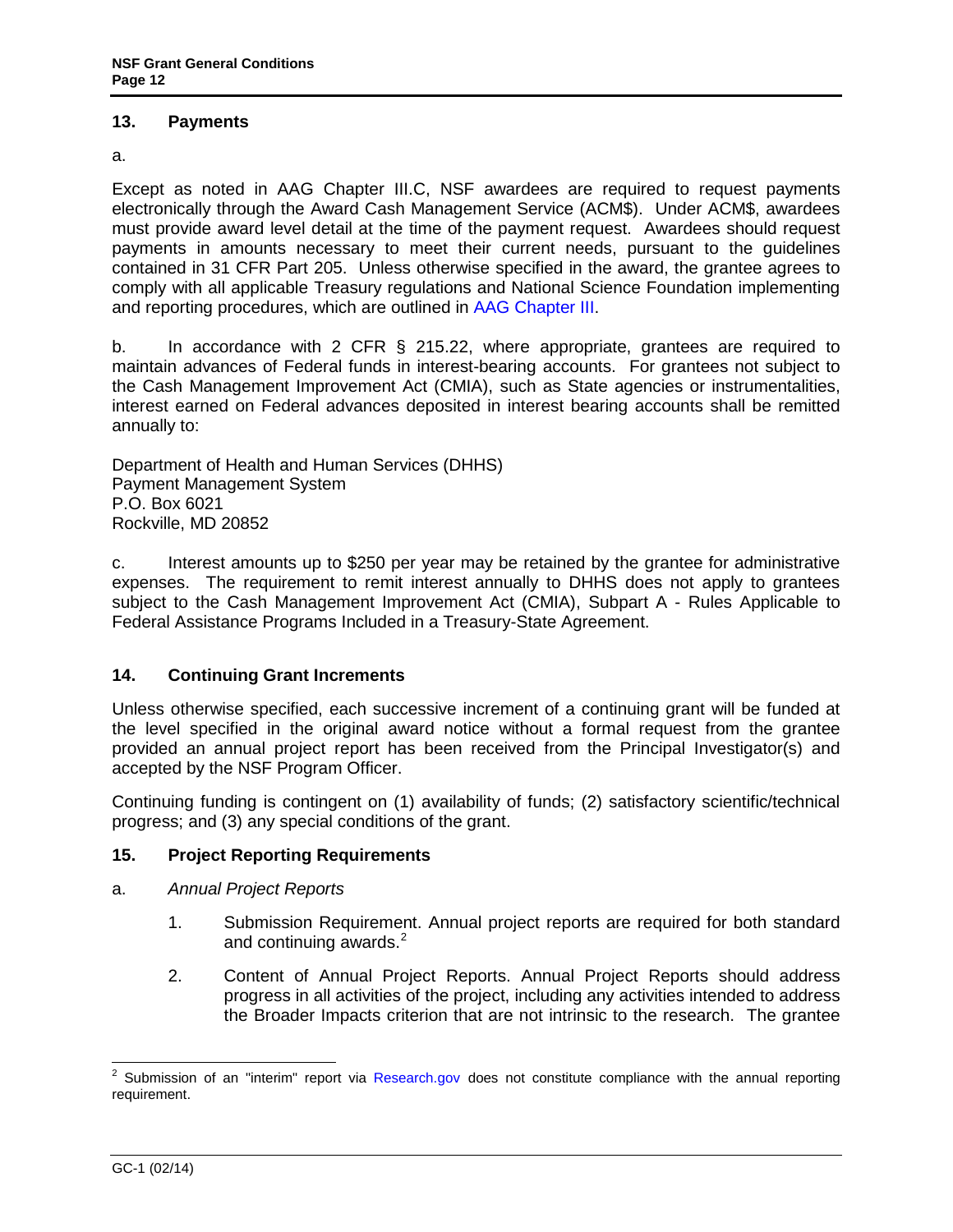shall include subaward activities in annual project reports that are submitted to NSF.

<span id="page-12-2"></span>3. Timing of Annual Project Reports.

Unless otherwise specified in the award, annual project reports should be submitted electronically, via Research.gov, at least 90 days prior to the end of the current budget period to allow adequate time for the Program Officer to review and approve the report. As reflected in the Project Report System, the report is considered due during the 90 day period. The report becomes overdue the day after the 90 day period ends. It should be noted that the final annual report serves as the project's final report and must be submitted in accordance with paragraph b below.

Failure to submit timely reports will delay NSF review and processing of pending proposals and processing of additional funding and administrative actions, including, but not limited to, no cost extensions for all identified PIs and co-PIs on a given award. In the case of continuing grants, failure to submit timely reports may delay processing of funding increments.

### <span id="page-12-0"></span>b. *Final Project Report*

- 1. Submission Requirement. Unless otherwise specified in the award, the final project report should be submitted electronically, via [Research.gov,](http://www.research.gov/) within 90 days following expiration of the grant. As reflected in the Project Report System, the report is considered due during the 90 day period. The report becomes overdue the day after the 90 day period ends.
- 2. Content of Final Project Report. The Final Project Report should address progress in all activities of the project, including any activities intended to address the Broader Impacts criterion that are not intrinsic to the research. The grantee shall include subaward activities in final project reports that are submitted to NSF.
- 3. Additional Requirements. The grantee also shall provide to the cognizant NSF Program Officer, within 90 days following the expiration of the grant, any unique reports or other end items specified in the award (e.g., special cost sharing reports), including any reporting requirements set forth in any NSF brochure, guide, solicitation, etc. referenced in the award as being directly related to either the award or the administration of the award.

#### c. *Project Outcomes Report for the General Public*

<span id="page-12-3"></span><span id="page-12-1"></span>Within 90 days following expiration of the grant, a project outcomes report for the general public must be submitted electronically via Research.gov. This report serves as a brief summary, prepared specifically for the public, of the nature and outcomes of the project. For information about the content of the report, see the [AAG Chapter II.E.3.](http://www.nsf.gov/pubs/policydocs/pappguide/nsf14001/aag_2.jsp#IIE)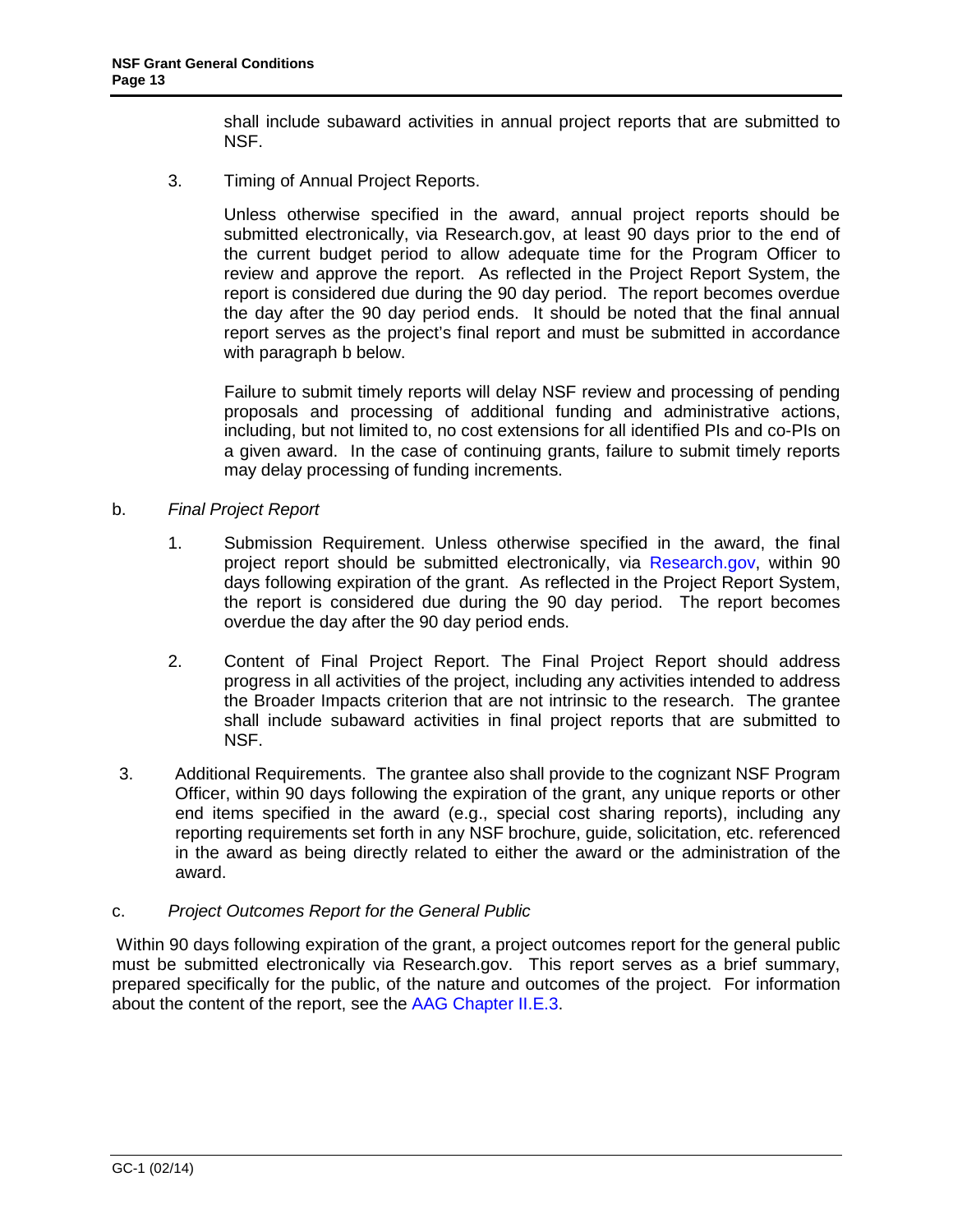### <span id="page-13-1"></span>**16. Expenditure Reports**

NSF does not require awardees to submit Federal Financial Reports (FFR's) for each award for purposes of final award accountability. NSF procedures have been designed to extract the final financial data from the entries in the Award Cash Management Service (ACM\$). For instructions regarding final disbursement reporting, see the [AAG Chapter III.E.](http://www.nsf.gov/pubs/policydocs/pappguide/nsf14001/aag_3.jsp#IIIE)

### <span id="page-13-0"></span>**17. Information Collection**

Information collection activities performed under this award are the responsibility of the grantee, and NSF support of the project does not constitute NSF approval of the survey design, questionnaire content or information collection procedures. The grantee shall not represent to respondents that such information is being collected for or in association with the National Science Foundation or any other Government agency without the specific written approval of such information collection plan or device by the Foundation. This requirement, however, is not intended to preclude mention of NSF support of the project in response to an inquiry or acknowledgment of such support in any publication of this information.

### **18. Responsible Conduct of Research**

### **Article 18 applies to new proposals submitted or due on or after January 4, 2010.**

In accordance with Section 7009 of the America Creating Opportunities to Meaningfully Promote Excellence in Technology, Education, and Science (COMPETES) Act (42 U.S.C. 1862o–1) NSF requires that grantees must have a plan in place to provide appropriate training and oversight in the responsible and ethical conduct of research (RCR) to undergraduates, graduate students, and postdoctoral researchers who will be supported by NSF to conduct research. Training plans are subject to review, upon request.

Grantees must designate one or more persons to oversee compliance with the RCR training requirement. Grantees are responsible for verifying that undergraduate students, graduate students, and postdoctoral researchers supported by NSF to conduct research have received training in the responsible and ethical conduct of research, in accordance with the plan the grantee has put in place for their organization.

Grantees shall ensure that these RCR requirements flow down to all subrecipients, or are otherwise appropriately addressed in the subaward instrument.

### **19. Reporting Subawards and Executive Compensation**

**Article 19 applies to new grants of \$25,000 or more awarded on or after October 1, 2010. As of July, 2012, the URL referenced in b.2.(a) below has changed to: [https://www.sam.gov](https://www.sam.gov/)**.

In accordance with the Office of Management and Budget guidance published in the Federal Register (FR) September 14, 2010 on *Requirements for Federal Funding Accountability and Transparency Act Implementation*, grantees must comply with the following award term, contained in 75 FR 22705: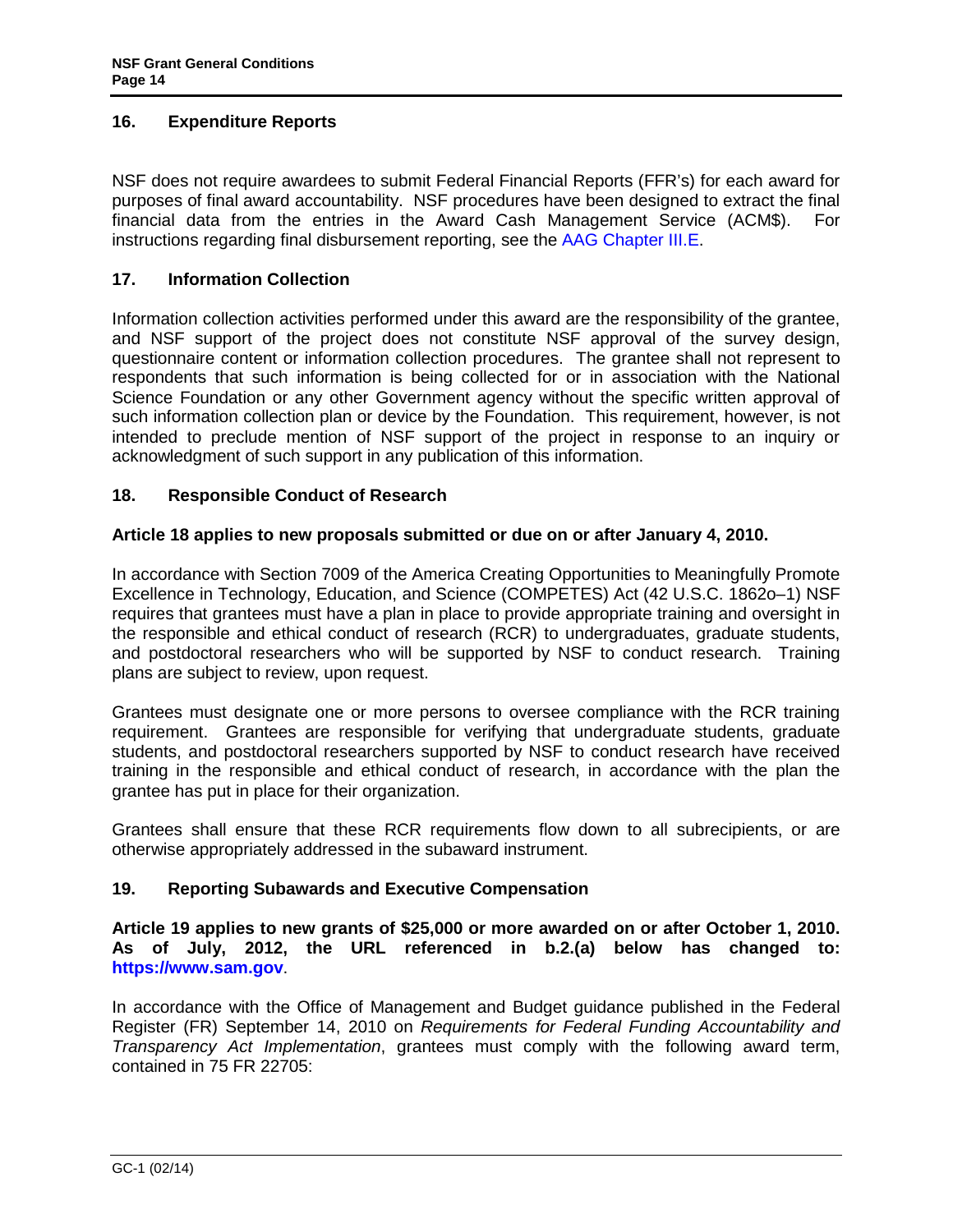### a. *Reporting of first-tier subawards*

1. *Applicability*. Unless you are exempt as provided in paragraph d. of this award term, you must report each action that obligates \$25,000 or more in Federal funds that does not include Recovery funds (as defined in section 1512(a)(2) of the American Recovery and Reinvestment Act of 2009, Pub. L. 111-5) for a subaward to an entity (see definitions in paragraph e of this award term).

# 2. *Where and when to report*

(a) You must report each obligating action described in paragraph a.1.of this award term to [www.fsrs.gov.](http://www.fsrs.gov/)

(b) For subaward information, report no later than the end of the month following the month in which the obligation was made. (For example, if the obligation was made on November 7, 2010, the obligation must be reported by no later than December 31, 2010.)

*3. What to report*. You must report the information about each obligating action that the submission instructions posted at [www.fsrs.gov](http://www.fsrs.gov/) specify.

# b. *Reporting Total Compensation of Recipient Executives*

1. *Applicability and what to report*. You must report total compensation for each of your five most highly compensated executives for the preceding completed fiscal year, if:

(a) the total Federal funding authorized to date under this award is \$25,000 or more;

(b) in the preceding fiscal year, you received—

(i) 80 percent or more of your annual gross revenues from Federal procurement contracts (and subcontracts) and Federal financial assistance subject to the Transparency Act, as defined at 2 CFR 170.320 (and subawards); and

(ii) \$25,000,000 or more in annual gross revenues from Federal procurement contracts (and subcontracts) and Federal financial assistance subject to the Transparency Act, as defined at 2 CFR 170.320 (and subawards); and

(c) The public does not have access to information about the compensation of the executives through periodic reports filed under section 13(a) or 15(d) of the Securities Exchange Act of 1934 (15 U.S.C. 78m(a), 78o(d)) or section 6104 of the Internal Revenue Code of 1986. (To determine if the public has access to the compensation information, see the U.S. Security and Exchange Commission total compensation filings at http://www.sec.gov/answers/execomp.htm.)

2. *Where and when to report*. You must report executive total compensation described in paragraph b.1.of this award term:

(a) As part of your registration profile at [www.ccr.gov.](http://www.ccr.gov/)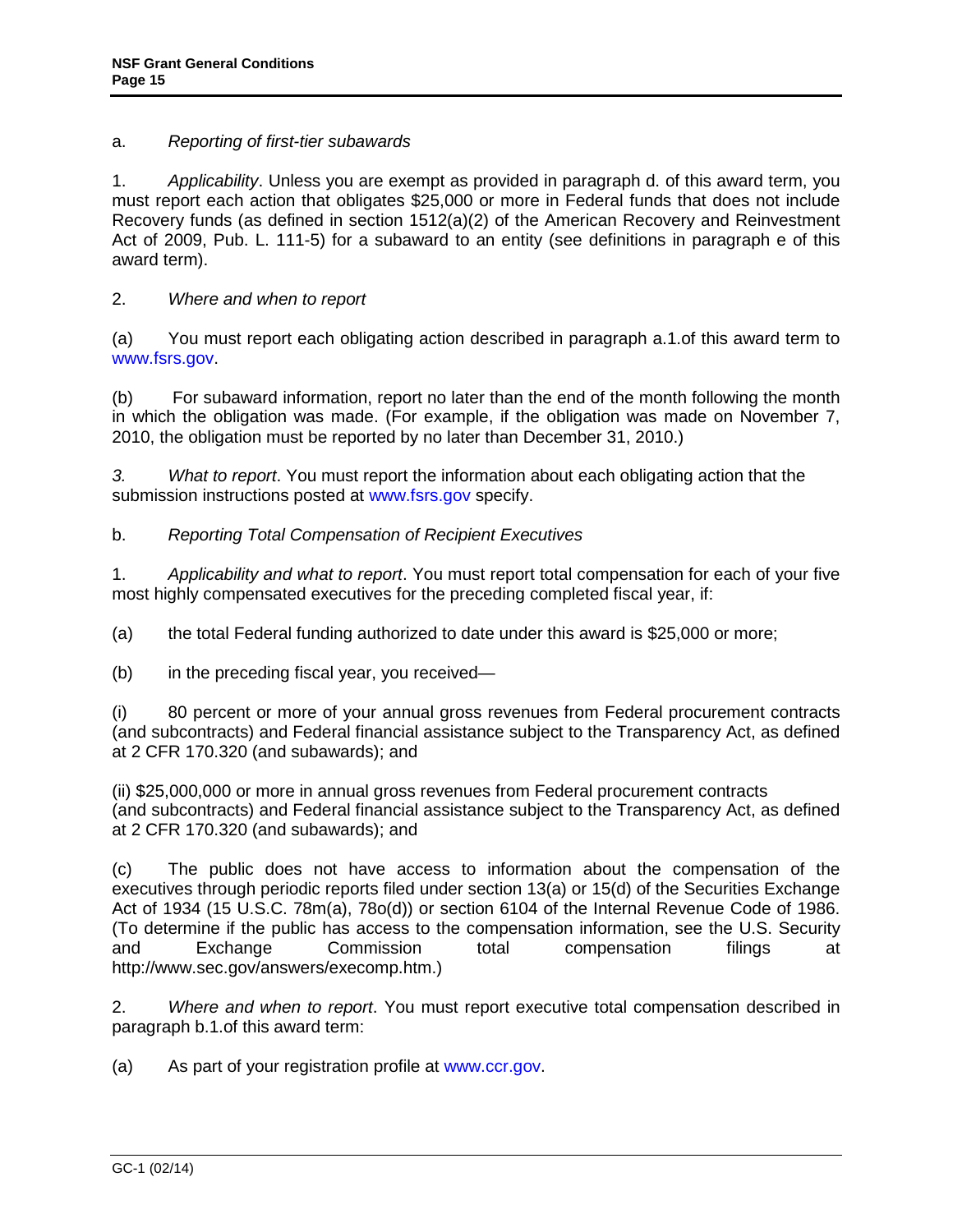(b) By the end of the month following the month in which this award is made, and annually thereafter.

# c. *Reporting of Total Compensation of Subrecipient Executives*

1. *Applicability and what to report*. Unless you are exempt as provided in paragraph d. of this award term, for each first-tier subrecipient under this award, you shall report the names and total compensation of each of the subrecipient's five most highly compensated executives for the subrecipient's preceding completed fiscal year, if:

(a) in the subrecipient's preceding fiscal year, the subrecipient received—

(i) 80 percent or more of its annual gross revenues from Federal procurement contracts (and subcontracts) and Federal financial assistance subject to the Transparency Act, as defined at 2 CFR 170.320 (and subawards); and

(ii) \$25,000,000 or more in annual gross revenues from Federal procurement contracts (and subcontracts), and Federal financial assistance subject to the Transparency Act (and subawards); and

(b) The public does not have access to information about the compensation of the executives through periodic reports filed under section 13(a) or 15(d) of the Securities Exchange Act of 1934 (15 U.S.C. 78m(a), 78o(d)) or section 6104 of the Internal Revenue Code of 1986. (To determine if the public has access to the compensation information, see the U.S. Security and Exchange Commission total compensation filings at http://www.sec.gov/answers/execomp.htm.)

2. *Where and when to report*. You must report subrecipient executive total compensation described in paragraph c.1.of this award term:

(a) To the recipient.

(b) By the end of the month following the month during which you make the subaward. For example, if a subaward is obligated on any date during the month of October of a given year (i.e., between October 1 and 31), you must report any required compensation information of the subrecipient by November 30 of that year.

d. *Exemptions*

If, in the previous tax year, you had gross income, from all sources, under \$300,000, you are exempt from the requirements to report:

1. subawards, and

2. the total compensation of the five most highly compensated executives of any subrecipient.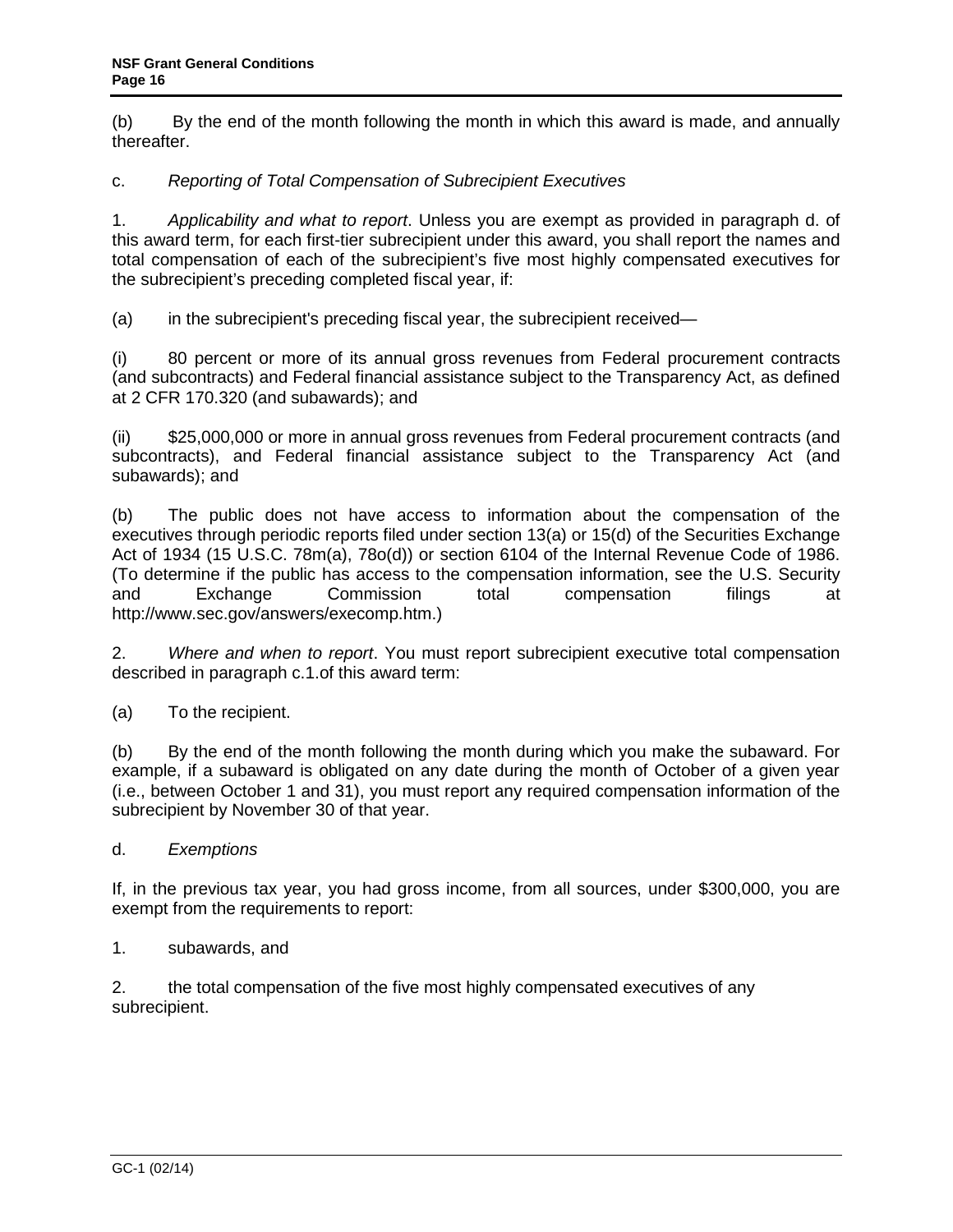### e. *Definitions*

For purposes of this award term:

- 1. Entity means all of the following, as defined in 2 CFR part 25:
- (a) A Governmental organization, which is a State, local government, or Indian tribe;
- (b) A foreign public entity;
- (c) A domestic or foreign nonprofit organization;
- (d) A domestic or foreign for-profit organization;

(e) A Federal agency, but only as a subrecipient under an award or subaward to a non-Federal entity.

2. Executive means officers, managing partners, or any other employees in management positions.

### 3. Subaward:

(a) This term means a legal instrument to provide support for the performance of any portion of the substantive project or program for which you received this award and that you as the recipient award to an eligible subrecipient.

(b) The term does not include your procurement of property and services needed to carry out the project or program (for further explanation, see Sec. --.210 of the attachment to OMB Circular A- 133, "Audits of States, Local Governments, and Non-Profit Organizations").

(c) A subaward may be provided through any legal agreement, including an agreement that you or a subrecipient considers a contract.

4. Subrecipient means an entity that:

(a) Receives a subaward from you (the recipient) under this award; and

(b) Is accountable to you for the use of the Federal funds provided by the subaward.

5. Total compensation means the cash and noncash dollar value earned by the executive during the recipient's or subrecipient's preceding fiscal year and includes the following (for more information see 17 CFR 229.402(c)(2)):

(a) *Salary and bonus*.

(b) *Awards of stock, stock options, and stock appreciation rights*. Use the dollar amount recognized for financial statement reporting purposes with respect to the fiscal year in accordance with the Statement of Financial Accounting Standards No. 123 (Revised 2004) (FAS 123R), Shared Based Payments.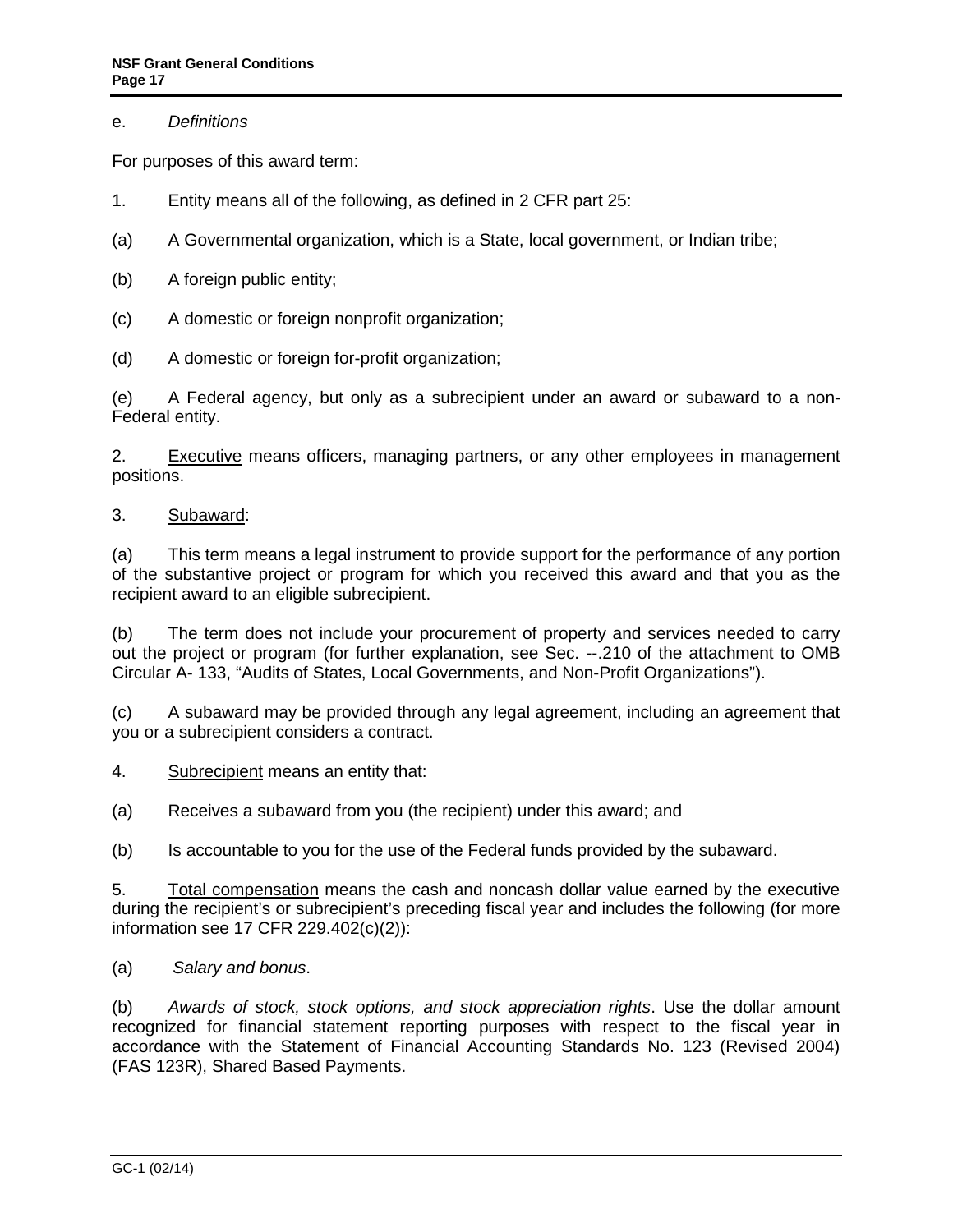<span id="page-17-0"></span>(c) *Earnings for services under non-equity incentive plans*. This does not include group life, health, hospitalization or medical reimbursement plans that do not discriminate in favor of executives, and are available generally to all salaried employees.

(d) *Change in pension value.* This is the change in present value of defined benefit and actuarial pension plans.

(e) *Above-market earnings on deferred compensation which is not tax-qualified*.

(f) Other compensation, if the aggregate value of all such other compensation (e.g. severance, termination payments, value of life insurance paid on behalf of the employee, perquisites or property) for the executive exceeds \$10,000.

# **20. System for Award Management and Universal Identifier Requirements**

**Article 20 applies to new grants awarded on or after October 1, 2010. As of July 2012, the Central Contractor Registration (CCR) has become the System for Award Management (SAM). The URL has changed to: [https://www.sam.gov.](https://www.sam.gov/) All requirements related to CCR mentioned in the Article below now apply to and must be completed in SAM. See the NSF** *Grant Proposal Guide* **Chapter I.G.3 for further information regarding SAM.**

In accordance with the Office of Management and Budget guidance published in the Federal Register (FR) September 14, 2010 on *Financial Assistance Use of Universal Identifier and Central Contractor Registration*, grantees must comply with the following award term, contained in 75 FR 22706:

a. *Requirement for Central Contractor Registration (CCR).* Unless you are exempted from this requirement under 2 CFR 25.110, you as the recipient must maintain the currency of your information in the CCR until you submit the final financial report required under this award or receive the final payment, whichever is later. This requires that you review and update the information at least annually after the initial registration, and more frequently if required by changes in your information or another award term.

b. *Requirement for Data Universal Numbering System (DUNS) numbers*. If you are authorized to make subawards under this award, you:

1. Must notify potential subrecipients that no entity (see definition in paragraph c. of this award term) may receive a subaward from you unless the entity has provided its DUNS number to you.

2. May not make a subaward to an entity unless the entity has provided its DUNS number to you.

c. *Definitions*. For purposes of this award term:

1. Central Contractor Registration (CCR) means the Federal repository into which an entity must provide information required for the conduct of business as a recipient. Additional information about registration procedures may be found at the CCR Internet site (currently at http://www.ccr.gov).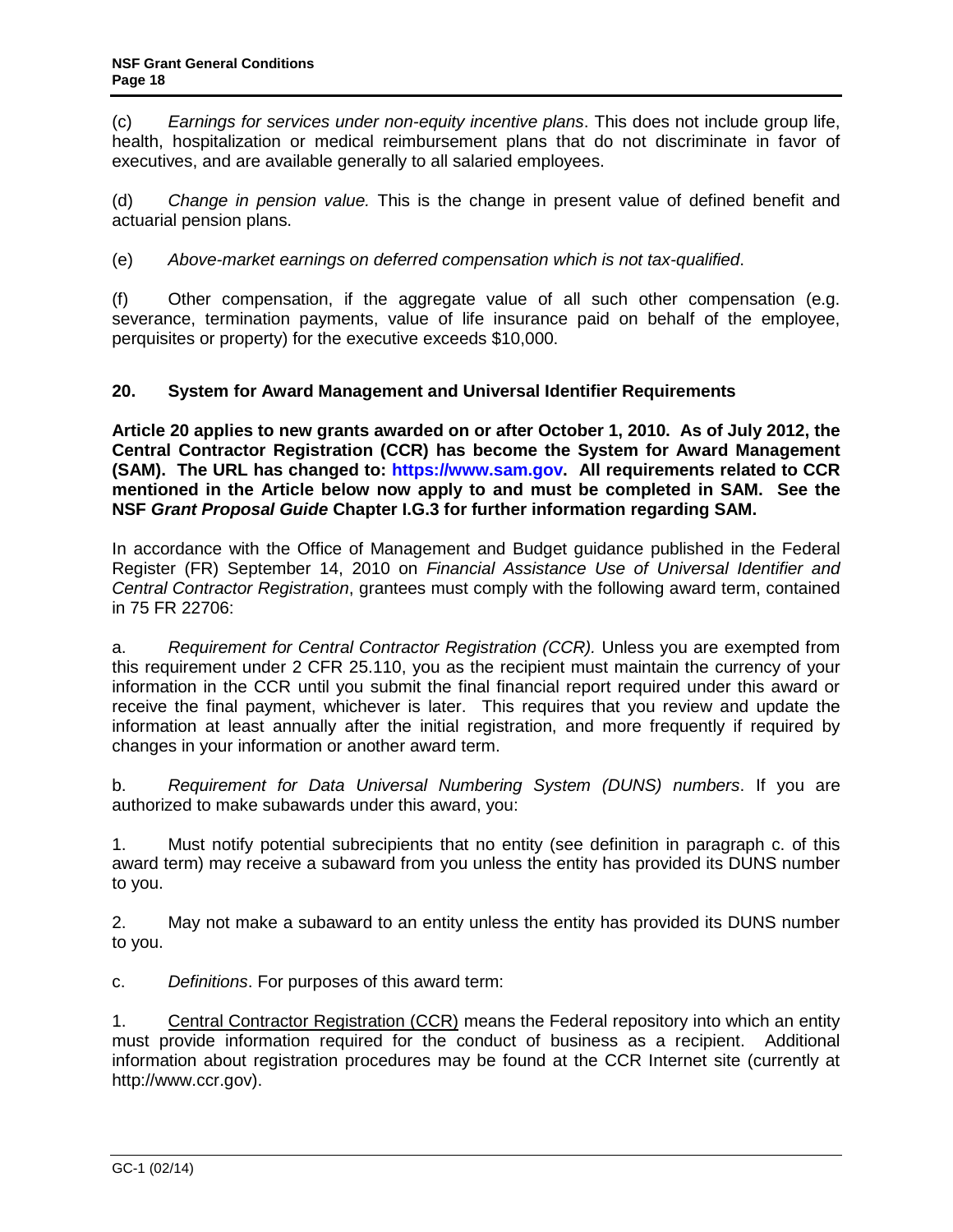<span id="page-18-0"></span>2. Data Universal Numbering System (DUNS) number means the nine-digit number established and assigned by Dun and Bradstreet, Inc. (D&B) to uniquely identify business entities. A DUNS number may be obtained from D&B by telephone (currently 866-705-5711) or the Internet (currently at [http://fedgov.dnb.com/webform\)](http://fedgov.dnb.com/webform).

3. Entity, as it is used in this award term, means all of the following, as defined at 2 CFR part 25, subpart C:

- (a) A Governmental organization, which is a State, local government, or Indian tribe;
- (b) A foreign public entity;
- (c) A domestic or foreign nonprofit organization;
- (d) A domestic or foreign for-profit organization; and

(e) A Federal agency, but only as a subrecipient under an award or subaward to a non-Federal entity.

### 4. Subaward:

(a) This term means a legal instrument to provide support for the performance of any portion of the substantive project or program for which you received this award and that you as the recipient award to an eligible subrecipient.

(b) The term does not include your procurement of property and services needed to carry out the project or program (for further explanation, see Sec. --.210 of the attachment to OMB Circular A-133, "Audits of States, Local Governments, and Non-Profit Organizations").

(c) A subaward may be provided through any legal agreement, including an agreement that you consider a contract.

- 5. Subrecipient means an entity that:
- (a) Receives a subaward from you under this award; and
- (b) Is accountable to you for the use of the Federal funds provided by the subaward.

# **21. Federal Tax Obligations**

#### **Article 21 applies only to awards that have cumulative budgets that exceed \$5,000,000.**

In accordance with the *Commerce, Justice, Science and Related Agencies Appropriations Act of 2012*, the grantee affirms that they:

- (1) have filed all required Federal tax returns;
- (2) have not been convicted of a criminal offense under the Internal Revenue Code of 1986; and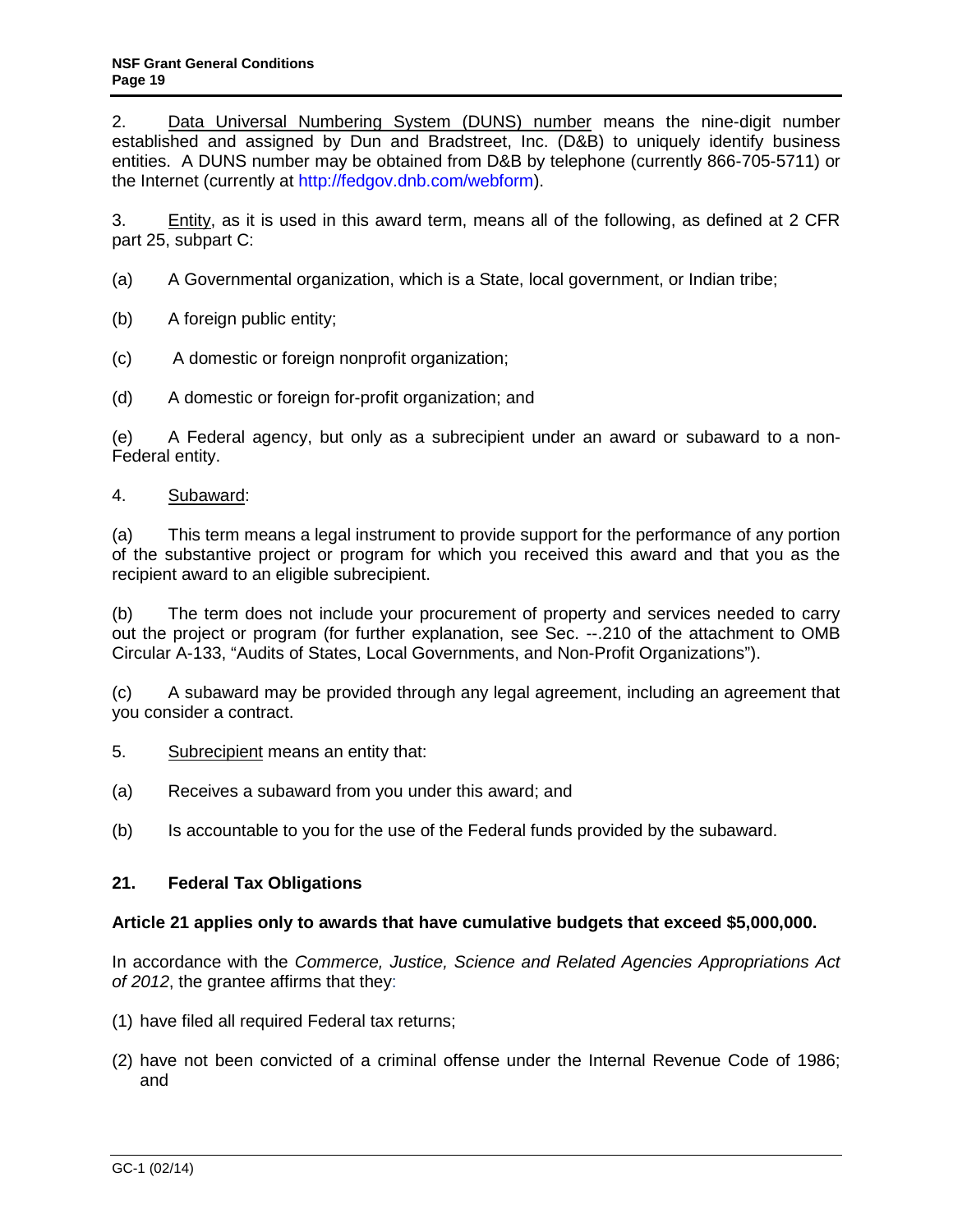<span id="page-19-1"></span>(3) have not been notified of any unpaid Federal tax assessment for which the liability remains unsatisfied, unless the assessment is the subject of an installment agreement or offer in compromise that has been approved by the Internal Revenue Service and is not in default, or the assessment is the subject of a non-frivolous administrative or judicial proceeding.

# **22. Unpaid Federal Tax Liability**

### **Article 22 applies only to grantees that are corporations.**

In accordance with the *Commerce, Justice, Science and Related Agencies Appropriations Act of 2012*, the grantee affirms that the corporation has no unpaid Federal tax liability that has been assessed, for which all judicial and administrative remedies have been exhausted or lapsed, and that is not being paid in a timely manner pursuant to an agreement with the authority responsible for collecting the tax liability.

### **23. Criminal Convictions**

#### **Article 23 applies only to grantees that are corporations.**

In accordance with the *Commerce, Justice, Science and Related Agencies Appropriations Act of 2012*, the grantee affirms that the corporation has not been convicted of a felony criminal violation under any Federal law.

### <span id="page-19-0"></span>**24. Copyrightable Material**

#### a. *Definition*

Subject writing means any material that:

- 1. is or may be copyrightable under [Title 17 of the U.S.C.](http://www.access.gpo.gov/uscode/title17/title17.html); and
- 2. is produced by the grantee or its employees in the performance of work under this award.

Subject writings include such items as reports, books, journal articles, software, databases, sound recordings, videotapes, and videodiscs.

#### b. *Copyright Ownership, Government License*

Except as otherwise specified in the award or by this paragraph, the grantee may own or permit others to own copyright in all subject writings. The grantee agrees that if it or anyone else does own copyright in a subject writing, the Federal government will have a nonexclusive, nontransferable, irrevocable, royalty-free license to exercise or have exercised for or on behalf of the U.S. throughout the world all the exclusive rights provided by copyright. Such license, however, will not include the right to sell copies or phonorecords of the copyrighted works to the public.

#### c. *Awards Affected by International Agreements*

If the award indicates it is subject to an identified international agreement or treaty, NSF can direct the grantee to convey to any foreign participant or otherwise dispose of such rights to subject writings as are required to comply with that agreement or treaty.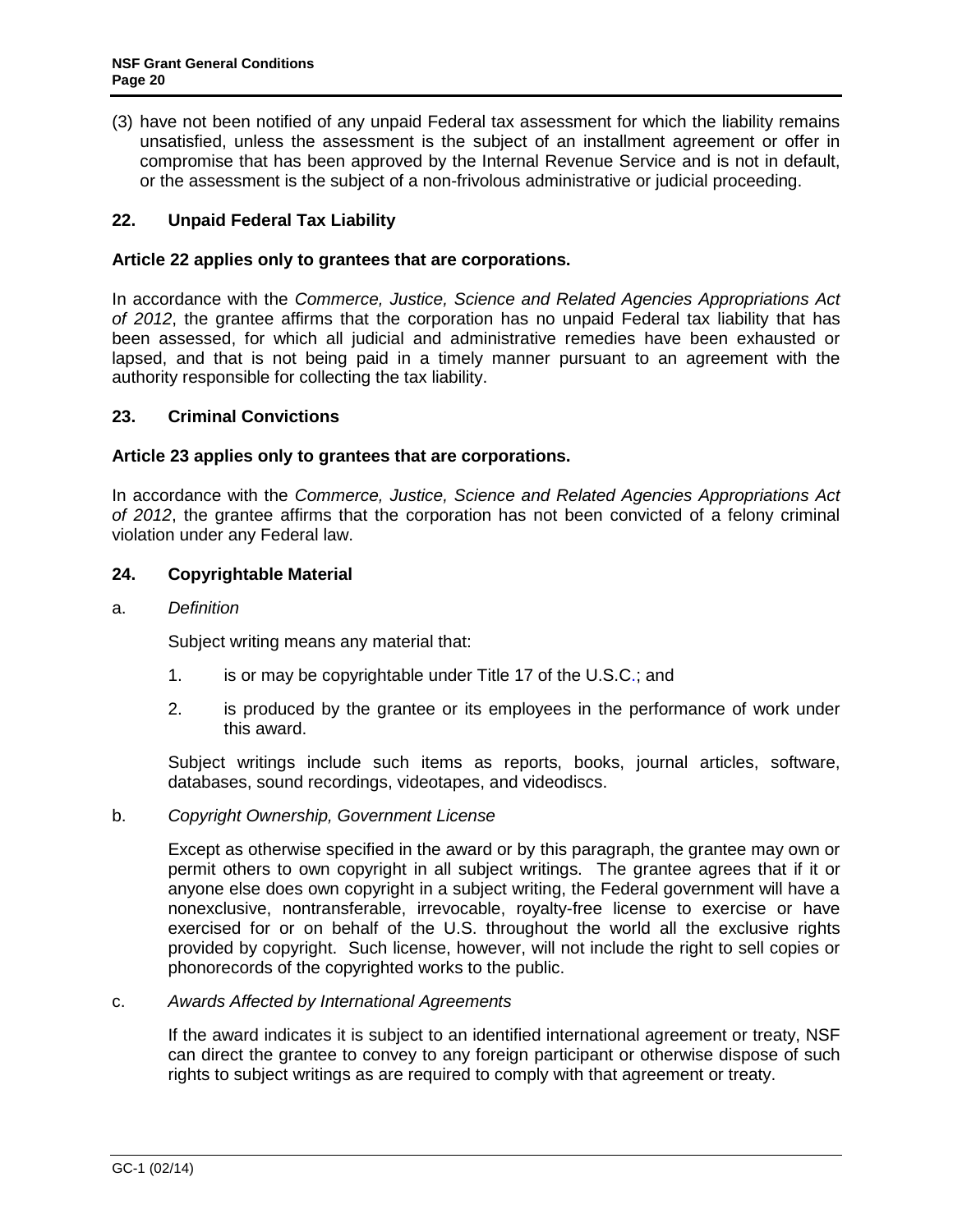#### d. *Grantee Action to Protect Government Interests*

The grantee agrees to acquire, through written agreement or an employment relationship, the ability to comply with the requirements of the preceding paragraphs and, in particular, to acquire the ability to convey rights in a subject writing to a foreign participant if directed by NSF under the previous paragraph. The grantee further agrees that any transfer of copyright or any other rights to a subject writing, by it or anyone whom it has allowed to own such rights, will be made subject to the requirements of this article.

#### <span id="page-20-0"></span>**25. Program Income**

#### a. *Definition*

Program income means gross income earned by the grantee that is directly generated by a supported activity or earned as a result of the award. Program income includes, but is not limited to, income from fees for services performed, the use or rental of real or personal property acquired under the award, the sale of commodities or items fabricated under the award, license fees and royalties on patents and copyrights, and interest on loans made with award funds. Interest earned on advances of Federal funds is not program income. Program income does not include the receipt of principal on loans, rebates, credits, discounts, etc., or interest earned on any of them.

#### b. *Treatment*

Unless otherwise specified in the award notice, program income is designated for standard (additive) treatment, and efforts should be made to avoid having unexpended program income remaining at award expiration. Program income earned during the project period should be expended prior to requesting reimbursement against the award. In the event an awardee has unexpended program income remaining at award expiration, it will be remitted to NSF by crediting costs otherwise chargeable against the award.

If, in accordance with language added to the award notice, program income is designated for deductive treatment, it will be remitted to NSF by crediting costs otherwise chargeable against the award.

Also, unless otherwise specified, the awardee shall have no obligation to NSF with respect to: (1) license fees and royalties for copyrighted material, patents, patent applications, trademarks, and inventions received or accrued at any time; or (2) program income received beyond the period of this award (see [AAG Chapter III.D.4\)](http://www.nsf.gov/pubs/policydocs/pappguide/nsf14001/aag_3.jsp#IIID4).

#### c. *Records Retention*

The grantee is required to retain appropriate financial and other records relating to project income earned during the award period and for three years beyond the end of the award period.

### d. *Reporting Requirements*

On an annual basis, awardees are required to submit a Program Income Reporting Worksheet to NSF in order to report on any active awards during the previous Federal fiscal year. The first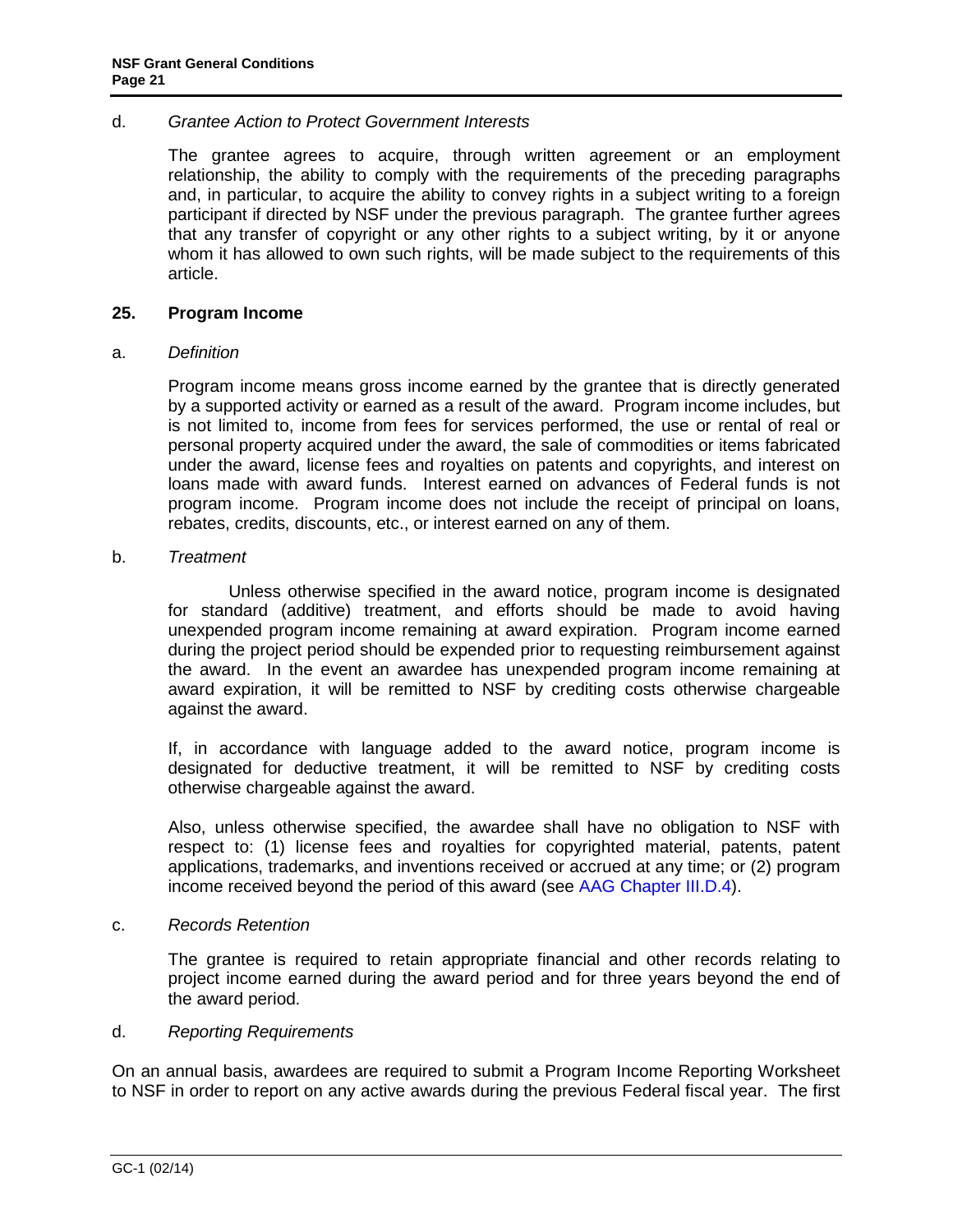report is due to NSF no later than March 31, 2014 and covers the period of October 1, 2012 through September 30, 2013. Each year thereafter, awardees will be required to submit the Program Income Reporting Worksheet by October 31 in order to report the amount of program income earned and expended during the previous Federal fiscal year or to validate that program income was not earned or expended for any active awards during the applicable period. The Program Income Reporting Worksheet and related instructions are available through Research.gov [\(http://research.gov/programincome\)](http://research.gov/programincome).

Failure to report program income or to validate that no program income was earned or expended could result in suspension of future award payments.

### <span id="page-21-0"></span>**26. Publications**

#### <span id="page-21-1"></span>a. *Acknowledgment of Support*

The grantee is responsible for assuring that an acknowledgment of NSF support:

1. is made in any publication (including World Wide Web pages) of any material based on or developed under this project, in the following terms:

> "This material is based upon work supported by the National Science Foundation under Grant No. (NSF grant number)."

2. is orally acknowledged during all news media interviews, including popular media such as radio, television and news magazines.

#### <span id="page-21-2"></span>b. *Disclaimer*

The grantee is responsible for assuring that every publication of material (including World Wide Web pages) based on or developed under this award, except scientific articles or papers appearing in scientific, technical or professional journals, contains the following disclaimer:

"Any opinions, findings, and conclusions or recommendations expressed in this material are those of the author(s) and do not necessarily reflect the views of the National Science Foundation."

<span id="page-21-3"></span>c. *Copies for NSF*

The grantee is responsible for assuring that the cognizant NSF Program Officer is provided access to, either electronically or in paper form, a copy of every publication of material based on or developed under this award, clearly labeled with the award number and other appropriate identifying information, promptly after publication.

<span id="page-21-4"></span>d. *Metric System*

All reports and publications resulting from this NSF award are encouraged to use the metric system of weights and measures.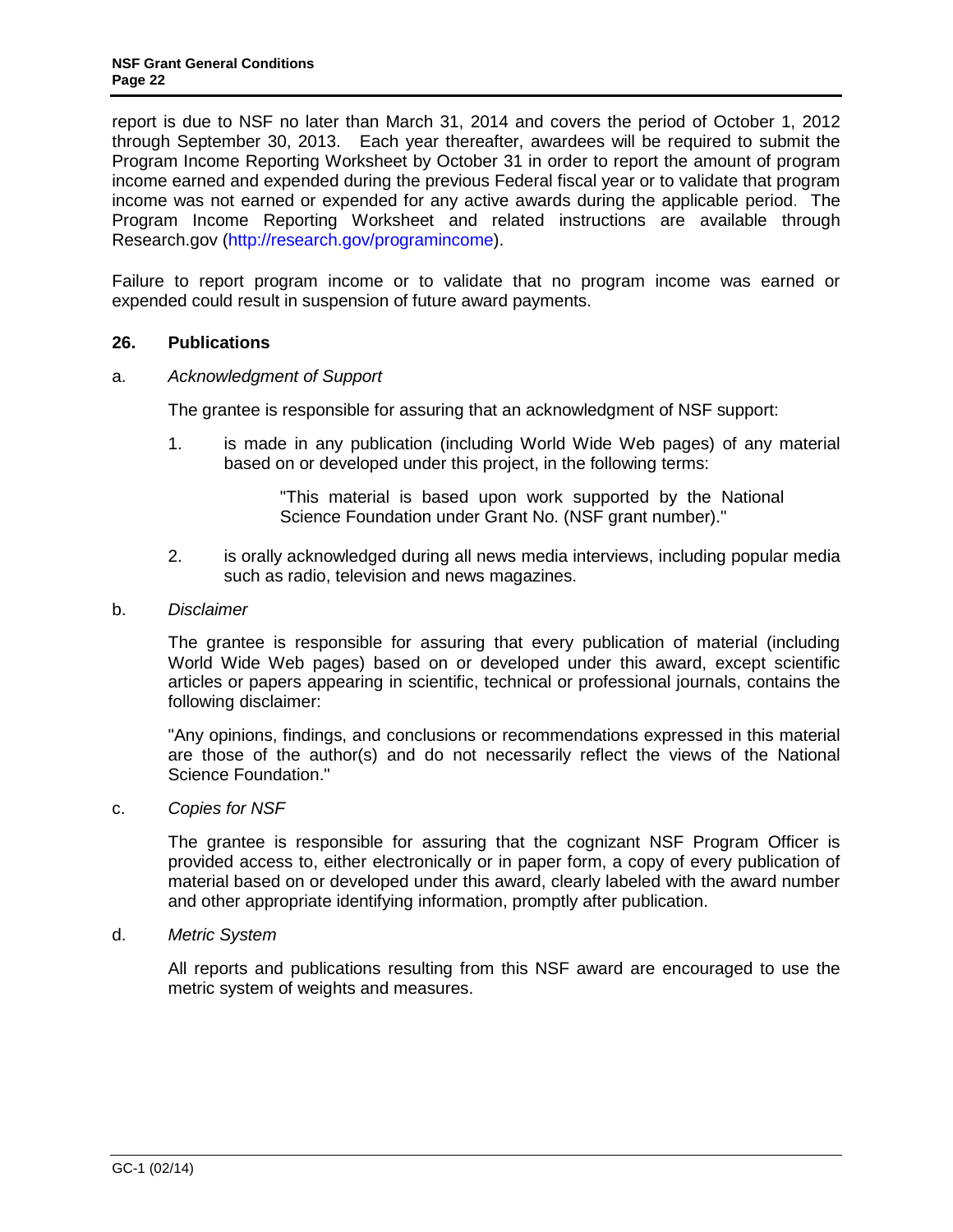# <span id="page-22-0"></span>**27. Patent Rights[3](#page-22-1)**

Unless otherwise provided in the award, if this award is for experimental, developmental, or research work, the following clause (implementing the Bayh-Dole Act, [\[35 U.S.C. § 200 et seq.](http://uscode.house.gov/download/pls/35T.txt)]) shall apply. The grantee shall include this clause in all subawards for experimental, developmental, or research activities.

- a. *Definitions*
	- 1. INVENTION means any invention or discovery which is or may be patentable or otherwise protectable under Title 35 of the USC, to any novel variety of plant which is or may be protected under the Plant Variety Protection Act [\(7 U.S.C. §](http://www.access.gpo.gov/uscode/title7/chapter57_.html)  [2321 et seq.](http://www.access.gpo.gov/uscode/title7/chapter57_.html)).
	- 2. SUBJECT INVENTION means any invention of the grantee conceived or first actually reduced to practice in the performance of work under this award, provided that in the case of a variety of plant, the date of determination (as defined in section 41(d)) must also occur during the period of performance.
	- 3. PRACTICAL APPLICATION means to manufacture in the case of a composition or product, to practice in the case of a process or method, or to operate in the case of a machine or system; and, in each case, under such conditions as to establish that the invention is being utilized and that its benefits are to the extent permitted by law or Government regulations available to the public on reasonable terms.
	- 4. MADE when used in relation to any invention means the conception or first actual reduction to practice of such invention.
	- 5. NON-PROFIT ORGANIZATION means a domestic university or other institution of higher education or an organization of the type described in Section 501(c)(3) of the Internal Revenue Code of 1954 [\(26 U.S.C. § 501\(c\)\)](http://frwebgate.access.gpo.gov/cgi-bin/getdoc.cgi?dbname=browse_usc&docid=Cite:+26USC501) and exempt from taxation under Section 501(a) of the Internal Revenue Code [\(26 U.S.C. § 501\(a\)\)](http://frwebgate.access.gpo.gov/cgi-bin/getdoc.cgi?dbname=browse_usc&docid=Cite:+26USC501) or any domestic non-profit scientific or educational organization qualified under a State non-profit organization statute.

# b. *Allocation of Principal Rights*

The grantee may retain the entire right, title, and interest throughout the world to each subject invention subject to the provisions of this Patent Rights clause and 35 U.S.C. § [203.](http://frwebgate.access.gpo.gov/cgi-bin/getdoc.cgi?dbname=browse_usc&docid=Cite:+35USC203) With respect to any subject invention in which the grantee retains title, the Federal Government shall have a non-exclusive, nontransferable, irrevocable, paid-up license to practice or have practiced for or on behalf of the U.S. the subject invention throughout the world. If the award indicates it is subject to an identified international agreement or treaty, the National Science Foundation (NSF) also has the right to direct the grantee to convey to any foreign participant such patent rights to subject inventions as are required to comply with that agreement or treaty.

<span id="page-22-1"></span><sup>&</sup>lt;sup>3</sup> Awardees are reminded that, in view of the U.S. Supreme Court decision in Stanford v. Roche, employee assignment agreements should include a present conveyance of rights ("I hereby assign" rather than a promise or intent to assign) in order to effectively convey patent rights to the institution, allowing the institution to meet its responsibility under the Bayh-Dole Act to provide the agency with a license to patented inventions.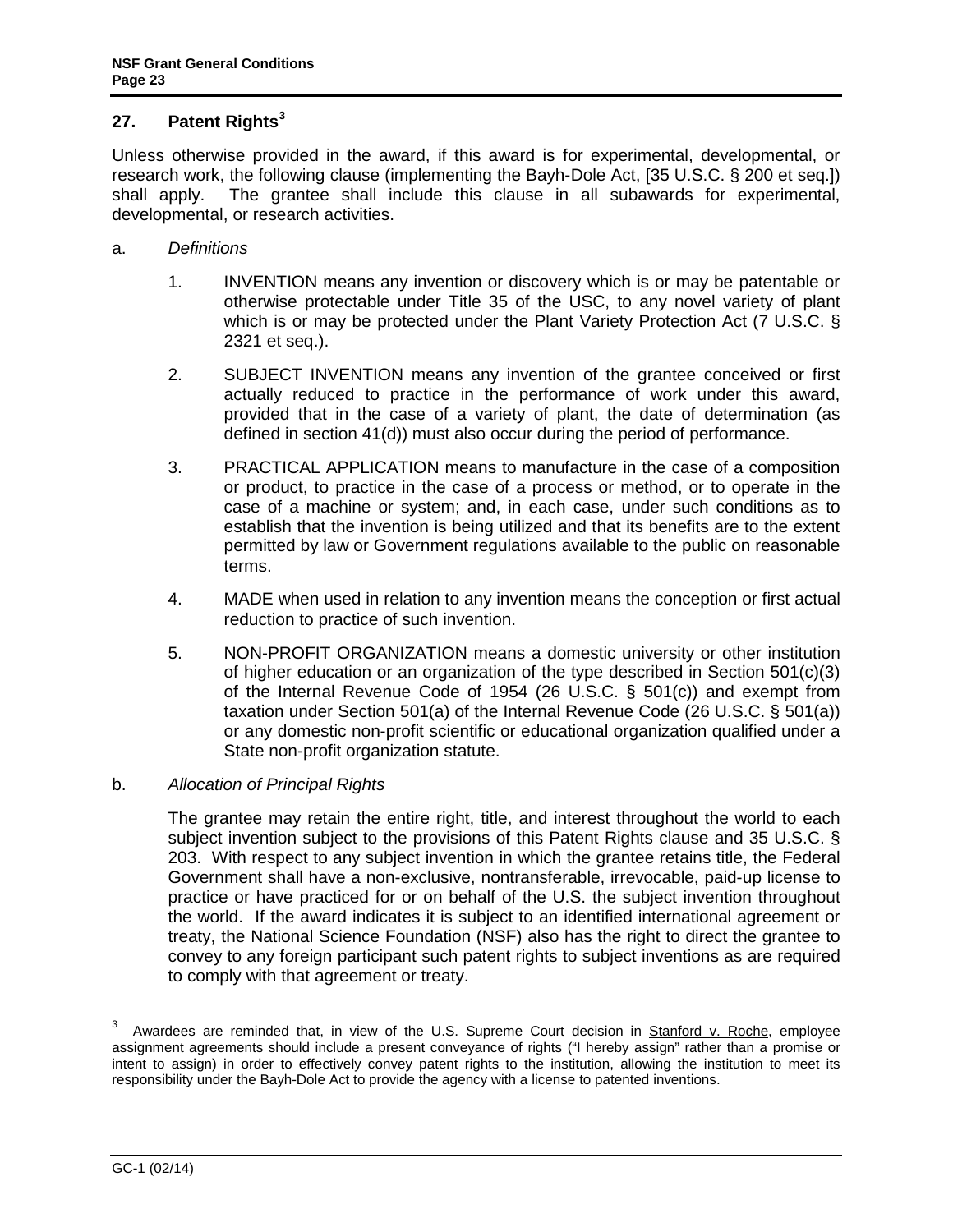#### c. *Invention Disclosure, Election of Title and Filing of Patent Applications by Grantee*

- 1. The grantee will disclose each subject invention to NSF within two months after the inventor discloses it in writing to grantee personnel responsible for the administration of patent matters. The disclosure to NSF shall be in the form of a written report and shall identify the award under which the invention was made and the inventor(s). It shall be sufficiently complete in technical detail to convey a clear understanding of the nature, purpose, operation, and, to the extent known, the physical, chemical, biological or electrical characteristics of the invention. The disclosure shall also identify any publication, on sale or public use of the invention, whether a manuscript describing the invention has been submitted for publication and, if so, whether it has been accepted for publication, at the time of disclosure. In addition, after disclosure to NSF, the grantee will promptly notify NSF of the acceptance of any manuscript describing the invention for publication, or of any on sale or public use planned by the grantee.
- 2. The grantee will elect in writing whether or not to retain title to any such invention by notifying NSF within two years of disclosure to NSF. However, in any case where publication, on sale, or public use has initiated the one-year statutory period wherein valid patent protection can still be obtained in the U.S., the period for election of title may be shortened by NSF to a date that is no more than 60 days prior to the end of the statutory period.
- 3. The grantee will file its initial patent application on an invention to which it elects to retain title within one year after election of title or, if earlier, prior to the end of any statutory period wherein valid patent protection can be obtained in the U.S. after a publication, on sale, or public use. The grantee will file patent applications in additional countries or international patent offices within either ten months of the corresponding initial patent application, or six months from the date when permission is awarded by the Commissioner of Patents and Trademarks to file foreign patent applications when such filing has been prohibited by a Secrecy Order.
- 4. Requests for extension of the time for disclosure to NSF, election, and filing under subparagraphs 1., 2., and 3. may, at the discretion of NSF, be awarded.

# d. *Conditions When the Government May Obtain Title*

The grantee will convey to NSF, upon written request, title to any subject invention:

- 1. if the grantee fails to disclose or elect the subject invention within the times specified in paragraph c. above, or elects not to retain title, provided that NSF may only request title within 60 days after learning of the failure of the grantee to disclose or elect within the specified times;
- 2. in those countries in which the grantee fails to file patent applications within the times specified in paragraph c. above, but prior to its receipt of the written request of NSF, the grantee shall continue to retain title in that country; or in any country in which the grantee decides not to continue the prosecution of any application for, to pay the maintenance fees on, or defend in a reexamination or opposition proceeding on, a patent on a subject invention.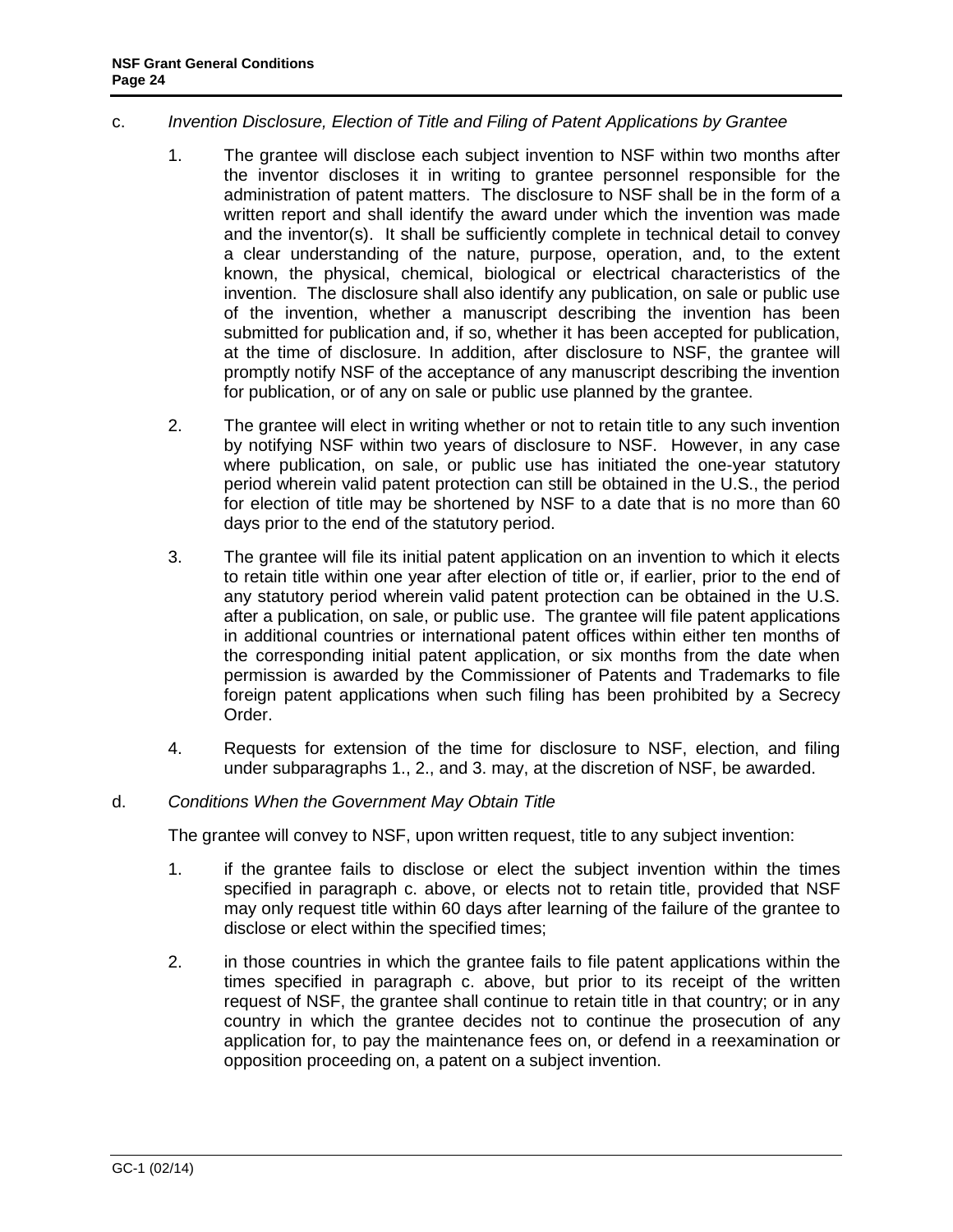- e. *Minimum Rights to Grantee*
	- 1. The grantee will retain a non-exclusive royalty-free license throughout the world in each subject invention to which the Government obtains title, except if the grantee fails to disclose the subject invention within the times specified in paragraph c. above. The grantee's license extends to its domestic subsidiaries and affiliates, if any, within the corporate structure of which the grantee is a party and includes the right to award sublicenses of the same scope to the extent the grantee was legally obligated to do so at the time the award was made. The license is transferable only with the approval of NSF except when transferred to the successor of that part of the grantee's business to which the invention pertains.
	- 2. The grantee's domestic license may be revoked or modified by NSF to the extent necessary to achieve expeditious practical application of the subject invention pursuant to an application for an exclusive license submitted in accordance with applicable provisions at [37 CFR Part 404.](http://www.access.gpo.gov/nara/cfr/waisidx_06/37cfr404_06.html) This license will not be revoked in that field of use or the geographical areas in which the grantee has achieved practical application and continues to make the benefits of the invention reasonably accessible to the public. The license in any foreign country may be revoked or modified at discretion of NSF to the extent the grantee, its licensees, or its domestic subsidiaries or affiliates have failed to achieve practical application in that foreign country.
	- 3. Before revocation or modification of the license, NSF will furnish the grantee a written notice of its intention to revoke or modify the license, and the grantee will be allowed thirty days (or such other time as may be authorized by NSF for good cause shown by the grantee) after the notice to show cause why the license should not be revoked or modified. The grantee has the right to appeal, in accordance with applicable regulations in [37 CFR Part 404](http://www.access.gpo.gov/nara/cfr/waisidx_06/37cfr404_06.html) concerning the licensing of Government-owned inventions, any decision concerning the revocation or modification of its license.
- f. *Grantee Action to Protect Government's Interest*
	- 1. The grantee agrees to execute or to have executed and promptly deliver to NSF all instruments necessary to: (i) establish or confirm the rights the Government has throughout the world in those subject inventions for which the grantee retains title; and (ii) convey title to NSF when requested under paragraph d. above, and to enable the Government to obtain patent protection throughout the world in that subject invention.
	- 2. The grantee agrees to require, by written agreement, its employees, other than clerical and non-technical employees, to disclose promptly in writing to personnel identified as responsible for the administration of patent matters and in a format suggested by the grantee each subject invention made under this award in order that the grantee can comply with the disclosure provisions of paragraph c. above, and to execute all papers necessary to file patent applications on subject inventions and to establish the Government's rights in the subject inventions. The disclosure format should require, as a minimum, the information requested by paragraph c.1 above. The grantee shall instruct such employees through the employee agreements or other suitable educational programs on the importance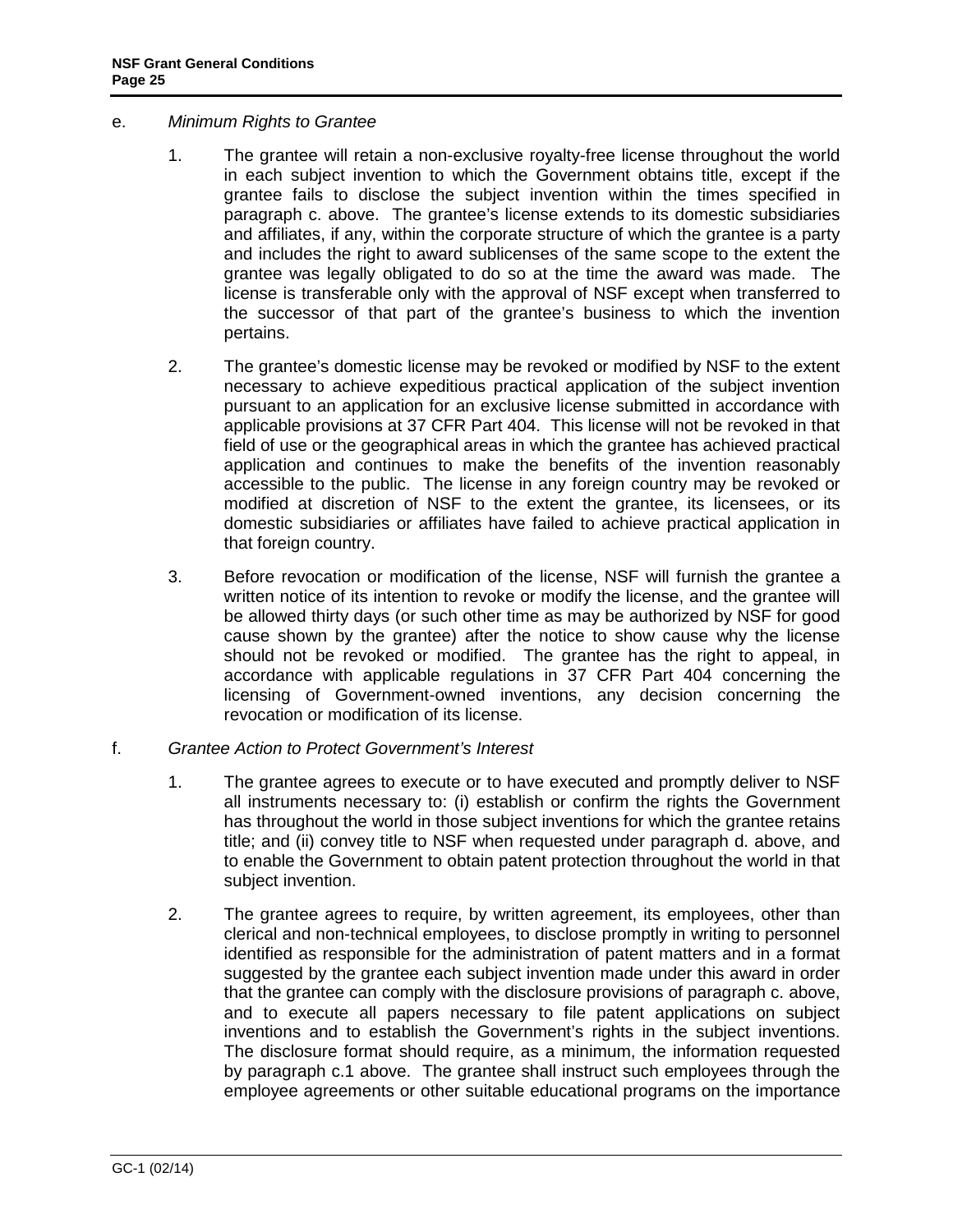of reporting inventions in sufficient time to permit the filing of patent applications prior to U.S. or foreign statutory bars.

- 3. The grantee will notify NSF of any decision not to continue prosecution of a patent application, pay maintenance fees, or defend in a reexamination or opposition proceeding on a patent, in any country, not less than 30 days before the expiration of the response period required by the relevant patent office.
- 4. The grantee agrees to include, within the specification of any U.S. patent application and any patent issuing thereon covering a subject invention, the following statement:

"This invention was made with Government support under (identify the award) awarded by the National Science Foundation. The Government has certain rights in this invention."

5. The grantee or its representative will complete, execute and forward to NSF a confirmation of a License to the U.S. Government and the page of a United States patent application that contains the Federal support clause within two months of filing any domestic or foreign patent application.

### g. *Subcontracts*

- 1. The grantee will include this Patent Rights clause, suitably modified to identify the parties, in all subcontracts, regardless of tier, for experimental, developmental or research work. The subcontractor will retain all rights provided for the grantee in this Patent Rights clause, and the grantee will not, as part of the consideration for awarding the subcontract, obtain rights in the subcontractors' subject inventions.
- 2. In the case of subcontracts, at any tier, when the prime award by NSF was a contract (but not a cooperative agreement), NSF, subcontractor, and contractor agree that the mutual obligations of the parties created by this Patent Rights clause constitute a contract between the subcontractor and the Foundation with respect to those matters covered by this Patent Rights clause.

#### h. *Reporting on Utilization of Subject Inventions*

The grantee agrees to submit on request periodic reports no more frequently than annually on the utilization of a subject invention or on efforts at obtaining such utilization that are being made by the grantee or its licensees or assignees. Such reports shall include information regarding the status of development, date of first commercial sale or use, gross royalties received by the grantee and such other data and information as NSF may reasonably specify. The grantee also agrees to provide additional reports in connection with any march-in proceeding undertaken by NSF in accordance with paragraph j. of this Patent Rights clause. As required by [35 U.S.C. § 202\(c\)\(5\),](http://frwebgate.access.gpo.gov/cgi-bin/getdoc.cgi?dbname=browse_usc&docid=Cite:+35USC202) NSF agrees it will not disclose such information to persons outside the Government without the permission of the grantee.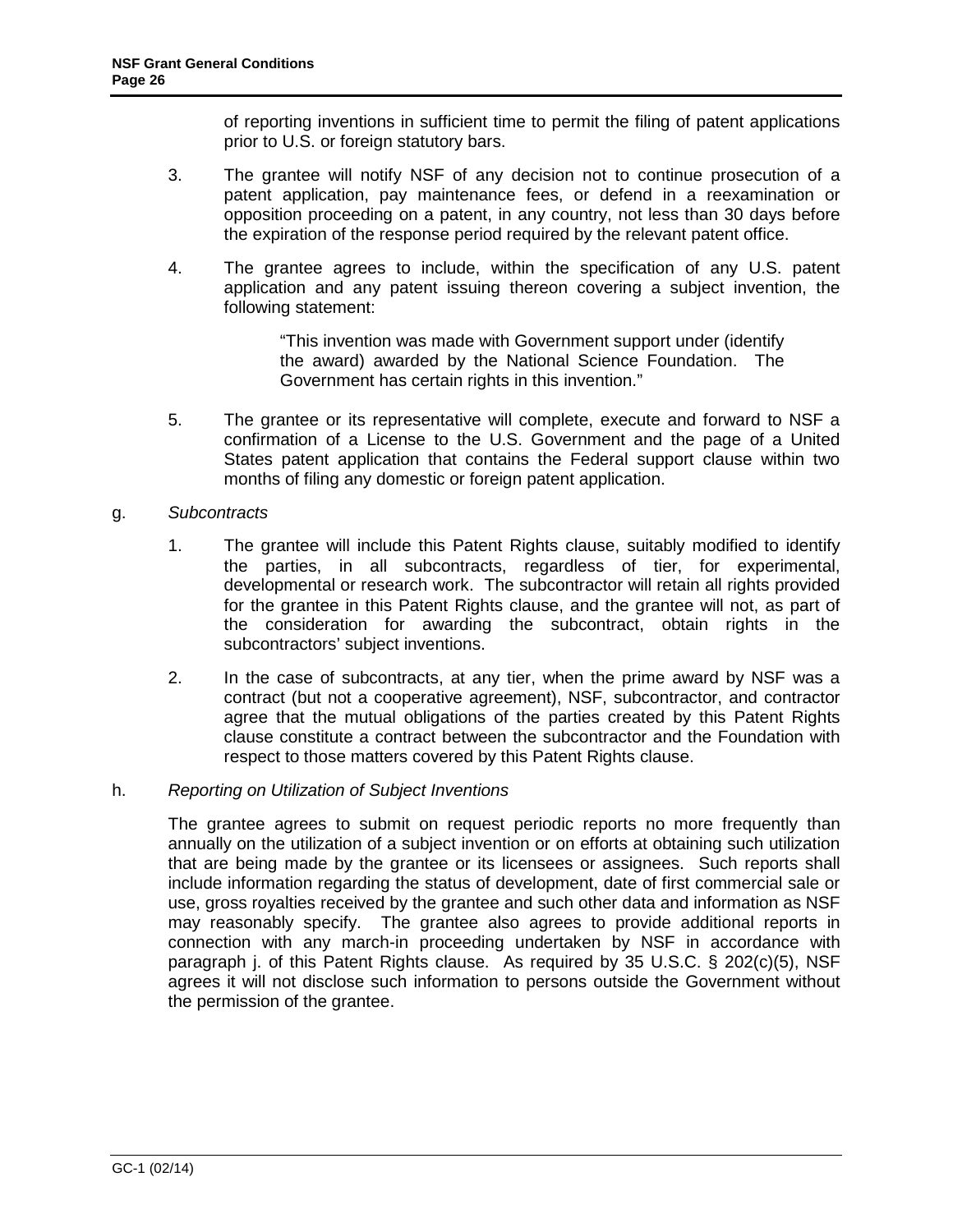#### i. *Preference for United States Industry*

Notwithstanding any other provision of this Patent Rights clause, the grantee agrees that neither it nor any assignee will grant to any person the exclusive right to use or sell any subject invention in the U.S. unless such person agrees that any products embodying the subject invention or produced through the use of the subject invention will be manufactured substantially in the U.S. However, in individual cases, the requirement for such an agreement may be waived by NSF upon a showing by the grantee or its assignee that reasonable but unsuccessful efforts have been made to award licenses on similar terms to potential licensees that would be likely to manufacture substantially in the U.S. or that under the circumstances domestic manufacture is not commercially feasible.

#### j. *March-in Rights*

The grantee agrees that with respect to any subject invention in which it has acquired title, NSF has the right in accordance with procedures at [37 CFR § 401.6](http://a257.g.akamaitech.net/7/257/2422/13nov20061500/edocket.access.gpo.gov/cfr_2006/julqtr/pdf/37cfr401.6.pdf) and NSF regulations at [45 CFR § 650.13](http://a257.g.akamaitech.net/7/257/2422/13nov20061500/edocket.access.gpo.gov/cfr_2006/octqtr/pdf/45cfr650.13.pdf) to require the grantee, an assignee or exclusive licensee of a subject invention to grant a non-exclusive, partially exclusive, or exclusive license in any field of use to a responsible applicant or applicants, upon terms that are reasonable under the circumstances and if the grantee, assignee, or exclusive licensee refuses such a request, NSF has the right to grant such a license itself if NSF determines that:

- 1. such action is necessary because the grantee or assignee has not taken or is not expected to take within a reasonable time, effective steps to achieve practical application of the subject invention in such field of use;
- 2. such action is necessary to alleviate health or safety needs which are not reasonably satisfied by the grantee, assignee, or their licensees;
- 3. such action is necessary to meet requirements for public use specified by Federal regulations and such requirements are not reasonably satisfied by the grantee, assignee, or licensee; or
- 4. such action is necessary because the agreement required by paragraph i. of this Patent Rights clause has not been obtained or waived or because a licensee of the exclusive right to use or sell any subject invention in the U.S. is in breach of such agreement.

#### k. *Special Provisions for Awards with Non-profit Organizations*

If the grantee is a nonprofit organization, it agrees that:

- 1. rights to a subject invention in the U.S. may not be assigned without the approval of NSF, except where such assignment is made to an organization which has as one of its primary functions the management of inventions, provided that such assignee will be subject to the same provisions as the grantee;
- 2. the grantee will share royalties collected on a subject invention with the inventor, including Federal employee co-inventors (when NSF deems it appropriate) when the subject invention is assigned in accordance with [35 U.S.C. § 202\(e\)](http://frwebgate.access.gpo.gov/cgi-bin/getdoc.cgi?dbname=browse_usc&docid=Cite:+35USC202) and [37](http://a257.g.akamaitech.net/7/257/2422/13nov20061500/edocket.access.gpo.gov/cfr_2006/julqtr/pdf/37cfr401.10.pdf)  [CFR § 401.10;](http://a257.g.akamaitech.net/7/257/2422/13nov20061500/edocket.access.gpo.gov/cfr_2006/julqtr/pdf/37cfr401.10.pdf)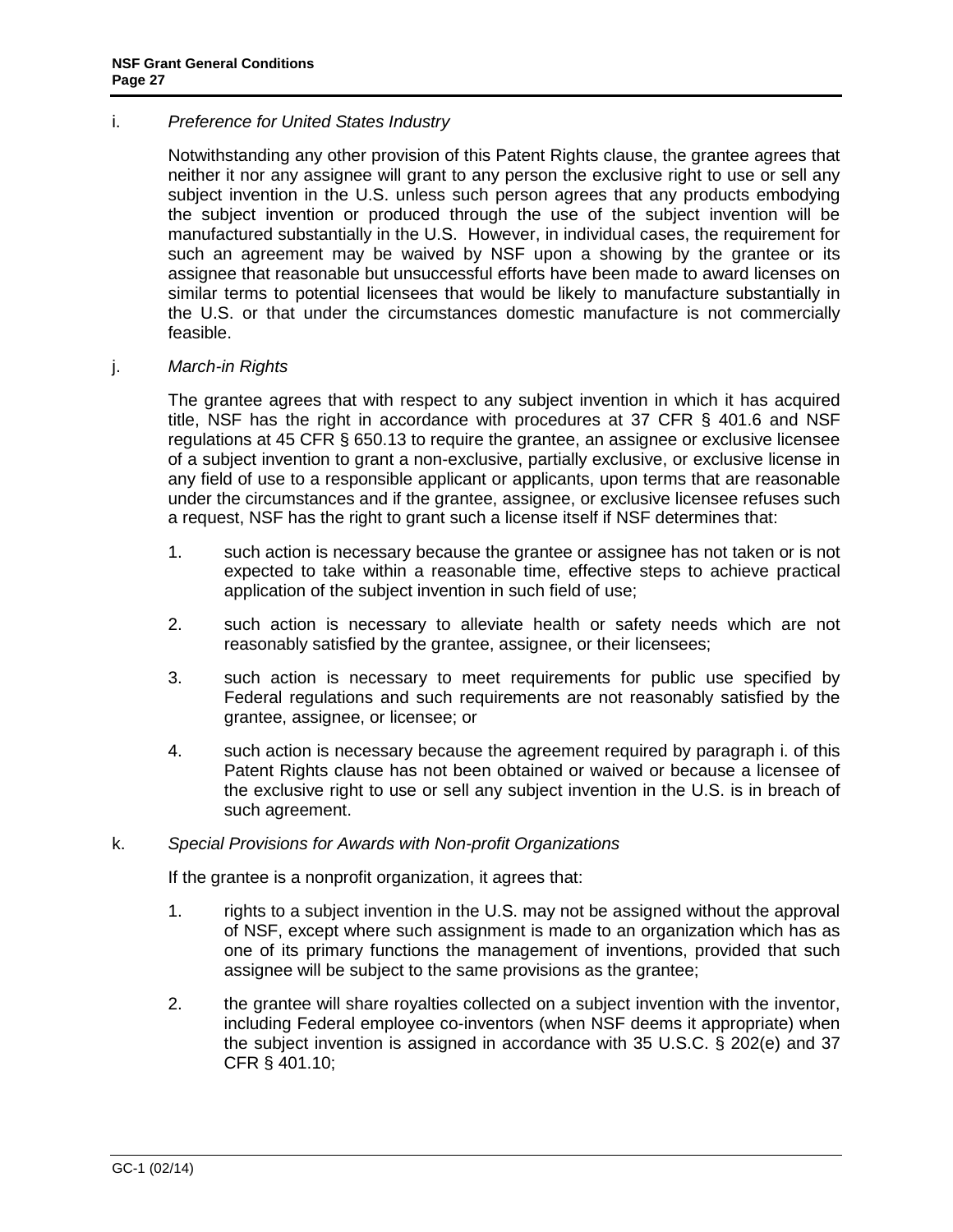- 3. the balance of any royalties or income earned by the grantee with respect to subject inventions, after payment of expenses (including payments to inventors) incidental to the administration of subject inventions, will be utilized for the support of scientific or engineering research or education; and
- 4. it will make efforts that are reasonable under the circumstances to attract licensees of subject inventions that are small business firms and that it will give preference to a small business firm if the grantee determines that the small business firm has a plan or proposal for marketing the invention which, if executed, is equally likely to bring the invention to practical application as any plans or proposals from applicants that are not small business firms; provided that the grantee is also satisfied that the small business firm has the capability and resources to carry out its plan or proposal. The decision whether to give a preference in any specific case will be at the discretion of the grantee. However, the grantee agrees that the Secretary of Commerce may review the grantee's licensing program and decisions regarding small business applicants, and the grantee will negotiate changes to its licensing policies, procedures or practices with the Secretary when the Secretary's review discloses that the grantee could take reasonable steps to implement more effectively the requirements of this paragraph k.4.
- l. *Communications*

All communications required by this Patent Rights clause must be submitted through the iEdison Invention Information Management System maintained by the National Institutes of Health unless prior permission for another form of submission is obtained from the Patent Assistant at [patents@nsf.gov](mailto:patents@nsf.gov) or at Office of the General Counsel, National Science Foundation, 4201 Wilson Boulevard, Arlington, VA 22230.

#### <span id="page-27-0"></span>**28. Cost Sharing and Cost Sharing Records**

- a. *General*
	- 1. The grantee must cost share in accordance with any amount specified on Line M of the award budget. Cost sharing participation in other projects may not be counted towards meeting the specific cost sharing requirements of the award, and must come from nonfederal sources.
	- 2. Should the grantee become aware that it may be unable to provide the cost sharing of at least the amount identified on Line M of the NSF award budget, it must: a) immediately provide written notification to the Grants and Agreements Officer of the situation; and b) indicate steps it plans to take to secure replacement cost sharing; or c) indicate the plans it has to either continue or phase out the project in the absence of the approved level of cost sharing.
	- 3. Should NSF agree to the organization's proposed plans, the NSF Grants and Agreements Officer will modify the award accordingly, including, if appropriate, reducing the amount of NSF support. Should the organization's plans be unacceptable to NSF, the award may be subject to termination. NSF modifications to proposed cost sharing revisions are made on a case-by-case basis.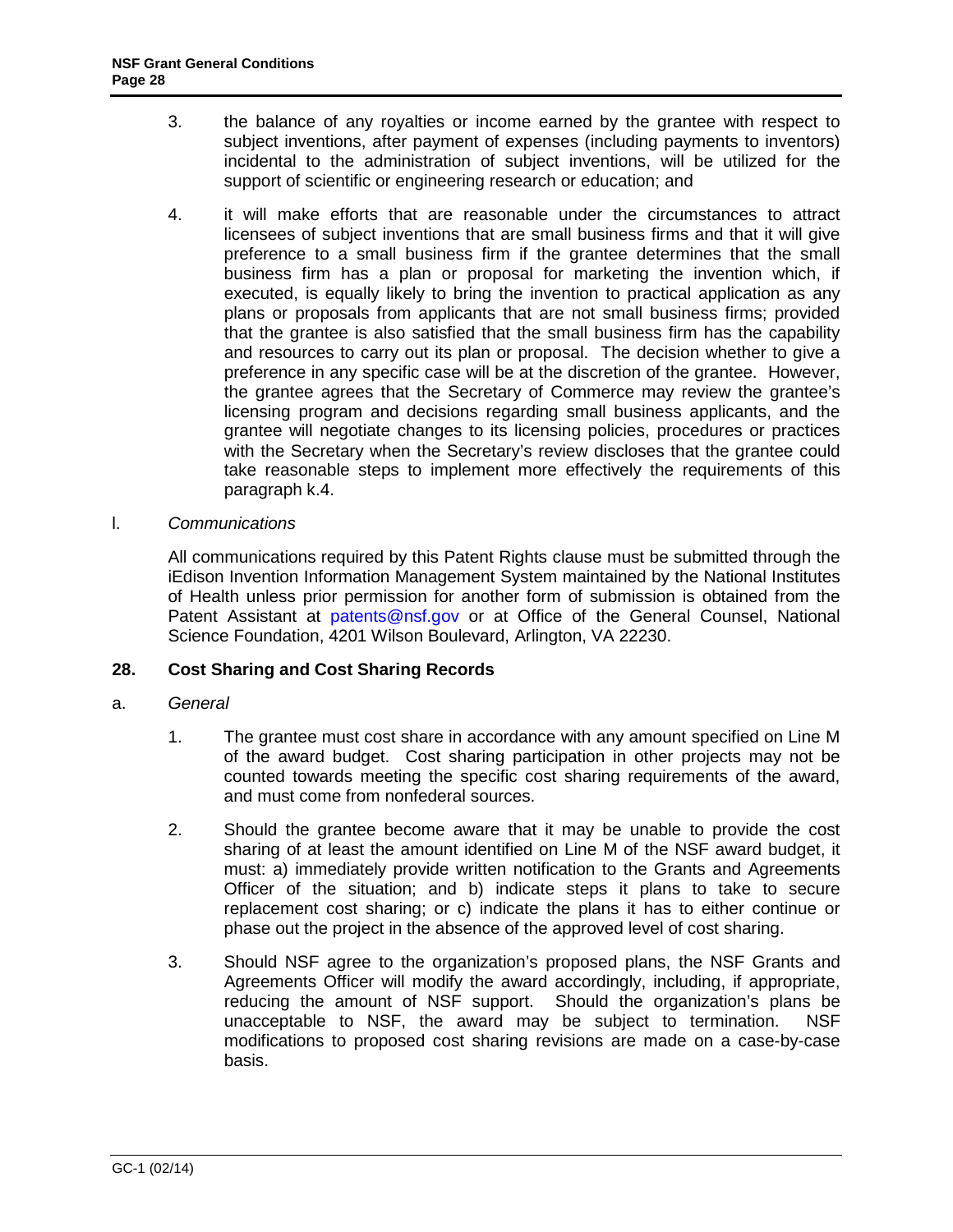4. Failure by the organization to notify NSF, in accordance with paragraph 2. above, may result in the disallowance of some or all of the costs charged to the award; the subsequent recovery by NSF of some or all of the NSF funds provided under the award; possible termination of the award; and may constitute a violation of the terms of the award so serious as to provide grounds for subsequent suspension or debarment.

### b. *Cost Sharing Records*

The grantee must maintain records of all project costs that are claimed by the grantee as cost sharing as well as records of costs to be paid by the Government. Such records are subject to audit. Acceptable forms of cost sharing contributions are those that meet the criteria identified in [2 CFR § 215.23.](http://a257.g.akamaitech.net/7/257/2422/15mar20071500/edocket.access.gpo.gov/cfr_2007/janqtr/pdf/2cfr215.23.pdf) Unless otherwise specified in the award, approval is given to include unrecovered indirect costs (also known as facilities and administrative costs for colleges and universities) as part of cost sharing or matching contributions. If the grantee's cost participation includes in-kind contributions, the basis for determining the valuation for volunteer services and donated property must be documented.

#### c. *Cost Sharing Reports*

Unless otherwise required by the award or requested by NSF, the actual cost participation by the grantee, while subject to documentation and audit, need not be reported to NSF. In cases, however, where the cost-sharing amount reflected on Line M of the cumulative award budget is \$500,000 or more, the amount of cost sharing must be documented (on an annual and final basis) and certified by the Authorized Organizational Representative via use of the Notification and Request Module in the NSF FastLane System. Such notifications must be submitted within 90 days:

- 1. prior to the end of the current budget period to meet the annual notification requirement; and
- 2. following the expiration of the award to meet the final notification requirement.

The cost share notification is considered due during the 90 day period. The notification becomes overdue the day after the 90 day period ends.

# <span id="page-28-0"></span>**29. Audit and Records**

- a. Financial records, supporting documents, statistical records, and other records pertinent to this award shall be retained by the grantee for a period of three years from submission of the final project and expenditure reports specified in [Articles 15](#page-11-1) an[d16](#page-12-3).
	- 1. Records that relate to audits, appeals, litigation or the settlement of claims arising out of the performance of the project shall be retained until such audits, appeals, litigation or claims have been disposed of.
	- 2. Records relating to projects subject to special project income provisions shall be retained until three years from the end of the grantee's fiscal year in which the award requirement for reporting income expires.
- b. Unless court action or audit proceedings have been initiated, the grantee may substitute microfilm copies of original records.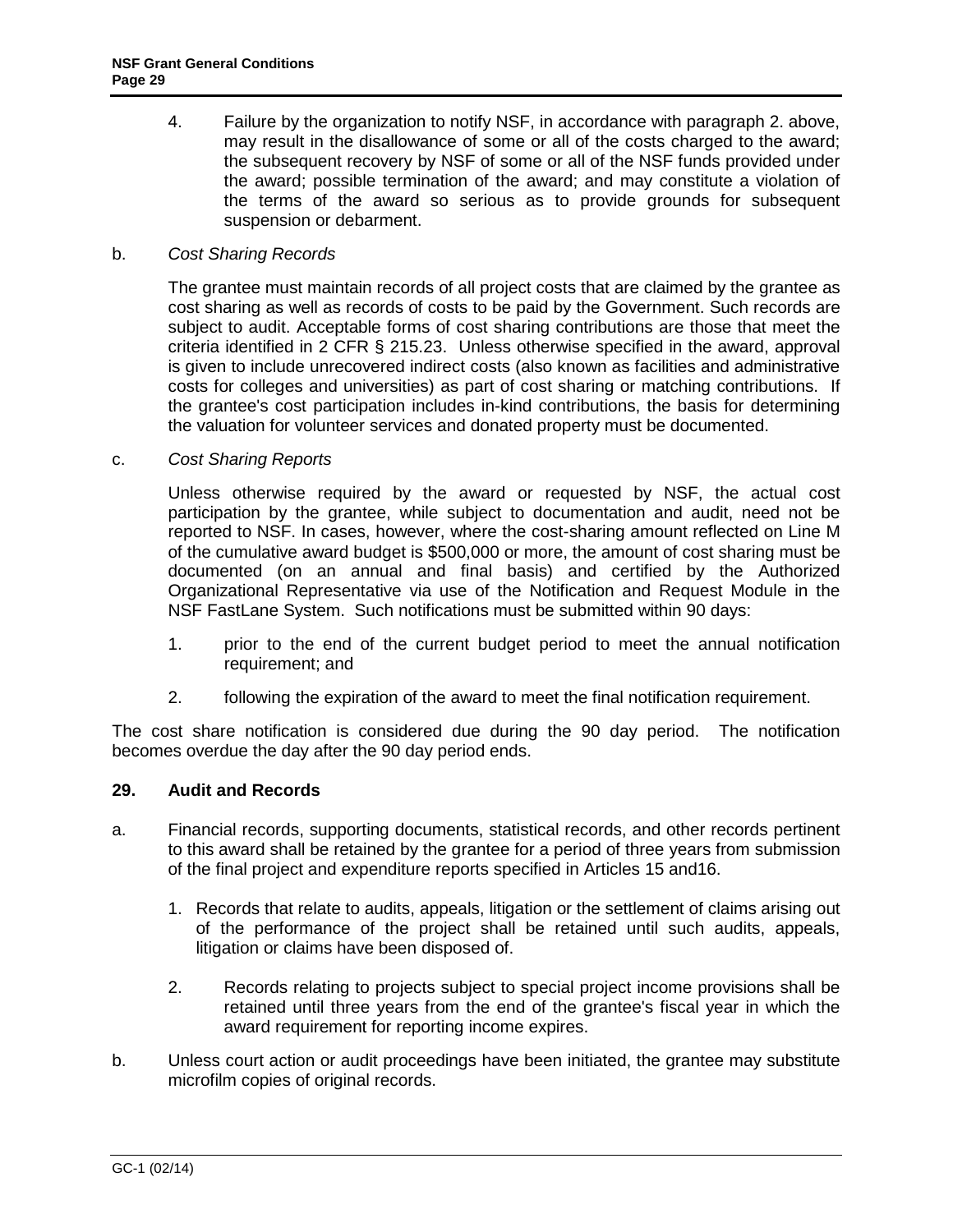- c. The Director of the National Science Foundation and the Comptroller General of the U.S., or any of their duly authorized representatives, shall have access to any pertinent books, documents, papers and records of the grantee organization and of the performing organization, if different, to make audits, examinations, excerpts and transcripts. Further, any negotiated contract in excess of the simplified acquisition threshold (currently \$150,000) made by the grantee shall include a provision to the effect that the grantee, the Director of the National Science Foundation, the Comptroller General of the U.S., or any of their duly authorized representatives, shall have access to pertinent records for similar purposes.
- d. In order to avoid duplicate record keeping, NSF may make special arrangements with the grantee to retain any records that are needed for joint use. NSF may request transfer to its custody of records not needed by the grantee when it determines that the records possess long-term retention value. When the records are transferred to, or maintained by NSF, the three-year retention requirement is not applicable to the grantee. In the rare event that this provision is exercised, NSF will negotiate a mutually agreeable arrangement with the grantee regarding reimbursement of costs.
- e. Grantees that are States, Local Governments or Non-Profit Organizations, shall arrange for the conduct of audits as required by [OMB Circular A-133](http://www.whitehouse.gov/omb/circulars/a133/a133.html) "*Audits of States, Local Governments, and Non-Profit Organizations*" (including colleges and universities.) They shall provide copies of the reports of these audits to the cognizant Federal audit agency. Any Federal Audit of this project deemed necessary by NSF shall build upon the results of such audit(s).
- f. All awards issued by NSF meet the definition of "Research and Development" at OMB Circular A-133 §.105. As such, auditees should identify NSF awards as part of the R&D cluster on the Schedule of Expenditures of Federal Awards (SEFA). The auditor should test NSF awards for compliance as instructed in Part V, Clusters of Programs. NSF recognizes that some awards may have another classification for purposes of indirect costs. The auditor is not required to report the disconnect (i.e., the award is classified as R&D for A-133 purposes but non-research for indirect cost rate purposes), unless the auditee is charging indirect costs at a rate other than the rate(s) specified in the award document(s).

# <span id="page-29-0"></span>**30. Site Visits**

NSF, through authorized representatives, has the right, at all reasonable times, to make site visits to review project accomplishments and management control systems and to provide such technical assistance as may be required. If any site visit is made by NSF on the premises of the grantee or a contractor under an award, the grantee shall provide and shall require its contractors to provide all reasonable facilities and assistance for the safety and convenience of the Government representatives in the performance of their duties. All site visits and evaluations shall be performed in such a manner that will not unduly delay the work.

# <span id="page-29-1"></span>**31. Suspension or Termination**

a. Any suspension or termination action taken by NSF must be issued by an NSF Grants and Agreements Officer and will be in accordance with this article and AAG Chapter [VII.A.](http://www.nsf.gov/pubs/policydocs/pappguide/nsf14001/aag_7.jsp#VIIA)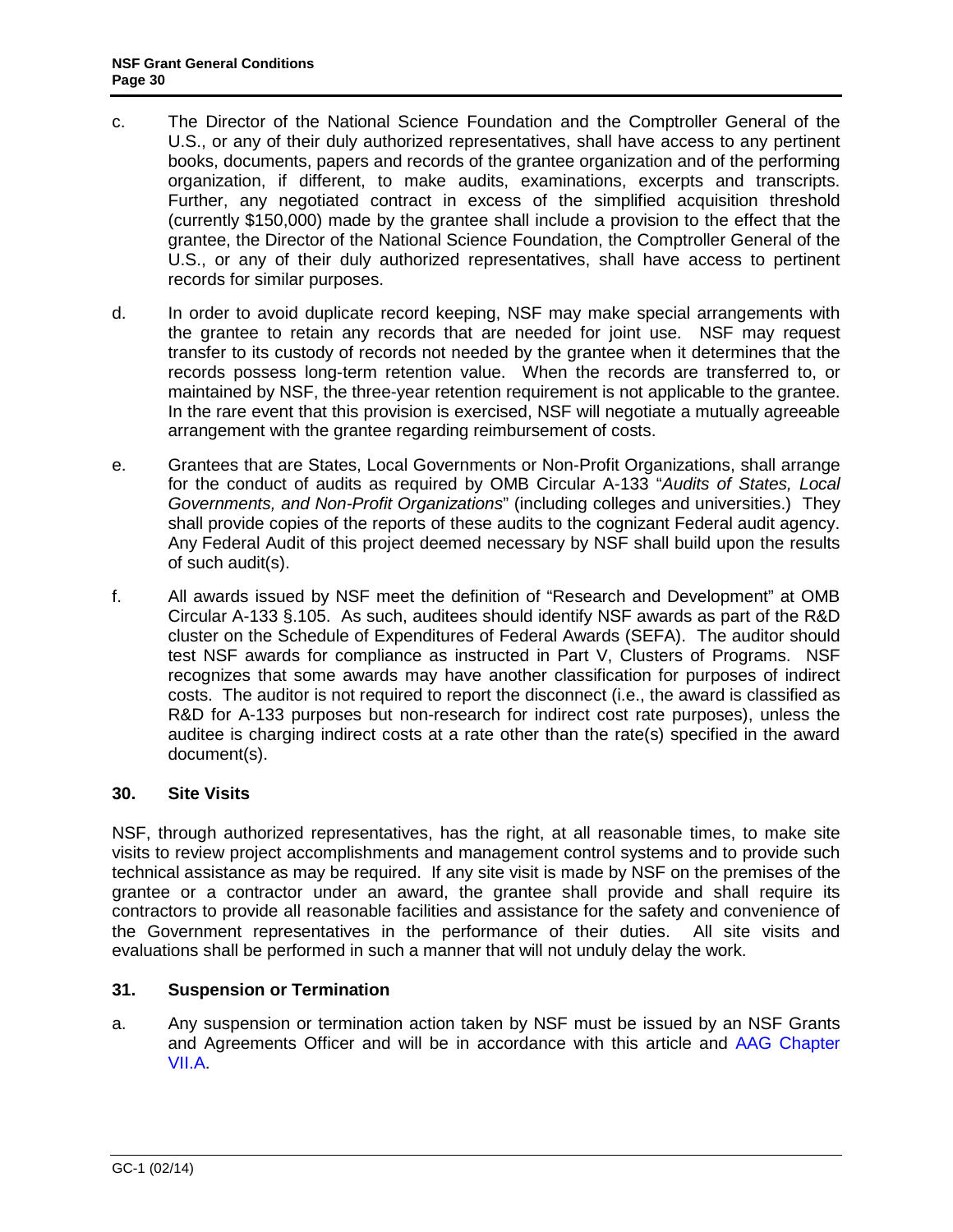- b. The award may be suspended or terminated in whole or in part in any of the following situations by:
	- 1. NSF when the grantee has materially failed to comply with the terms and conditions of the award;
	- 2. NSF when the Foundation has other reasonable cause;
	- 3. NSF when ordered by the Deputy Director under NSF's Regulation on Research Misconduct [\[45 CFR Part 689\]](http://www.access.gpo.gov/nara/cfr/waisidx_06/45cfr689_06.html);
	- 4. NSF and the grantee by mutual agreement (if NSF and the grantee cannot reach an agreement, NSF reserves the right to unilaterally terminate the award); or
	- 5. the grantee on written notice to NSF setting forth the reasons for such action, the effective date, and, in the case of partial termination, the portion to be terminated or suspended (with the understanding that if NSF determines that the unterminated portion will not accomplish the purposes of the award, it may suspend or terminate the entire award).
- c. Normally, action by NSF to suspend or terminate an award will be taken only after the grantee has been informed by NSF of any deficiency on its part and given an opportunity to correct it; but NSF may immediately suspend or terminate the award without notice when it believes such action is reasonable to protect the interests of the Government.
- d. No costs incurred during a suspension period or after the effective date of a termination will be allowable, except those costs which, in the opinion of NSF, the grantee could not reasonably avoid or eliminate, or which were otherwise authorized by the suspension or termination notice, provided such costs would otherwise be allowable under the terms of the award and the appropriate Federal cost principles.
- e. Within 30 days of the termination date, the grantee will furnish a summary of progress under the award and an itemized accounting of costs incurred prior to the termination date or pursuant to d, above. Final allowable costs under a termination settlement shall be in accordance with the terms of the award, including this article, and the appropriate Federal cost principles, giving due consideration to the progress under the award. In no event will the total of NSF payments under a terminated award exceed the award amount, or the NSF pro rata share of the total project costs when cost sharing was anticipated, whichever is less.
- f. A notice of termination other than by mutual agreement and/or the final settlement amount may be subject to review pursuant to [Article 3](#page-30-0)2.

#### <span id="page-30-0"></span>**32. Termination Review Procedure**

- a. A request for review of a notice of termination or settlement should be addressed to the Director, Division of Grants and Agreements, National Science Foundation, 4201 Wilson Blvd., Arlington, VA, 22230. It must be postmarked no later than 30 days after the date of the letter notifying the grantee of the termination or settlement.
- b. The request for review must contain a full statement of the grantee's position and the pertinent facts and reasons in support of such position.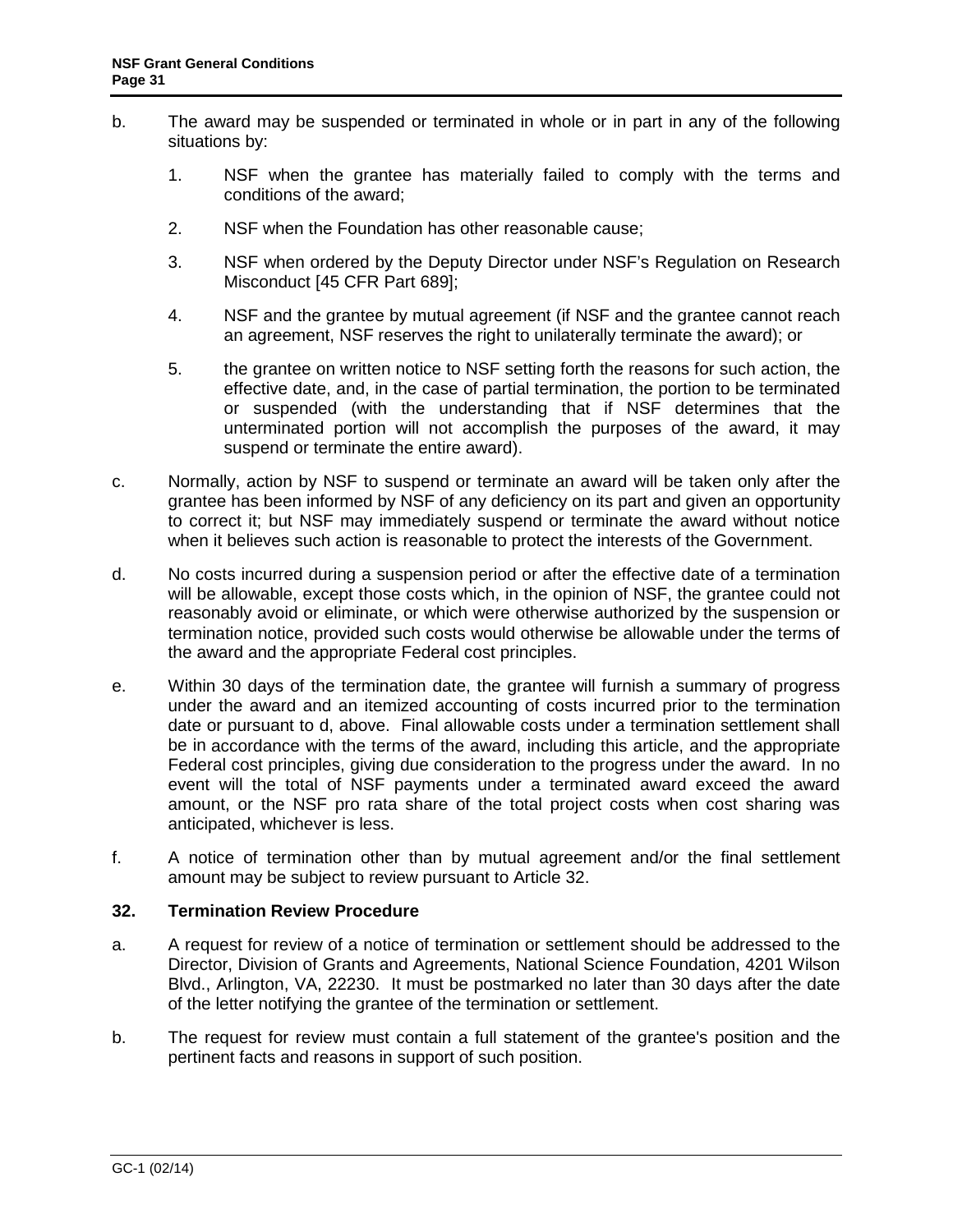- c. Review of a notice of termination or settlement will be conducted in accordance with [AAG Chapter VII.A.4.](http://www.nsf.gov/pubs/policydocs/pappguide/nsf14001/aag_7.jsp#VIIA4)
- d. Pending resolution of the request for review, the notice of termination shall remain in effect.

### <span id="page-31-0"></span>**33. Nondiscrimination**

- a. The award is subject to the provisions of Title VI of the Civil Rights Act of 1964 [\[42](http://frwebgate.access.gpo.gov/cgi-bin/getdoc.cgi?dbname=browse_usc&docid=Cite:+42USC2000d)  [U.S.C. § 2000d\]](http://frwebgate.access.gpo.gov/cgi-bin/getdoc.cgi?dbname=browse_usc&docid=Cite:+42USC2000d), Title IX of the Education Amendments of 1972 [20 USC §§ 1681 *et seq*.], the Rehabilitation Act of 1973 [\[29 U.S.C. § 794\]](http://frwebgate.access.gpo.gov/cgi-bin/getdoc.cgi?dbname=browse_usc&docid=Cite:+29USC794), the Age Discrimination Act of 1975 [\[42 U.S.C. §§ 6101 et seq\]](http://www.access.gpo.gov/uscode/title42/chapter76_.html), and all regulations and policies issued by NSF pursuant to these statutes. Specifically, in accordance with these statutes, regulations, and policies, no person on the basis of race, color, national origin, sex, disability, or age shall be excluded from participation in, be denied the benefits of, or otherwise be subjected to discrimination under the award.
- b. By electronically signing a proposal, the Authorized Organizational Representative is providing the requisite Certification of Compliance with National Science Foundation Nondiscrimination Regulations and Policies. This Nondiscrimination Certification sets forth the nondiscrimination obligations with which all grantees must comply.<sup>[4](#page-31-3)</sup> These obligations also apply to subrecipients, subgrantees, and subcontractors under the award. The grantee, therefore, shall obtain the NSF Nondiscrimination Certification from each organization that applies to be or serves as a subrecipient, subgrantee or subcontractor under the award (for other than the provision of commercially available supplies, materials, equipment or general support services) prior to entering into the subaward arrangement.

#### <span id="page-31-1"></span>**34. Reporting Classifiable Information**

NSF awards are intended for unclassified, publicly releasable research. The awardee will not be granted access to classified information. NSF does not expect that the results of the research project will involve classified information.

<span id="page-31-2"></span>If, however, in conducting the activities supported under an award, the PI is concerned that any of the research results involve potentially classifiable information that may warrant Government restrictions on the dissemination of the results, the PI should promptly notify the cognizant NSF Program Officer.

<span id="page-31-3"></span> <sup>4</sup> The complete text of the Nondiscrimination Certification is available electronically in the *Grant Proposal Guide*, Chapter II, Exhibit II-6 at http://www.nsf.gov/publications/pub\_summ.jsp?ods\_key=gpg.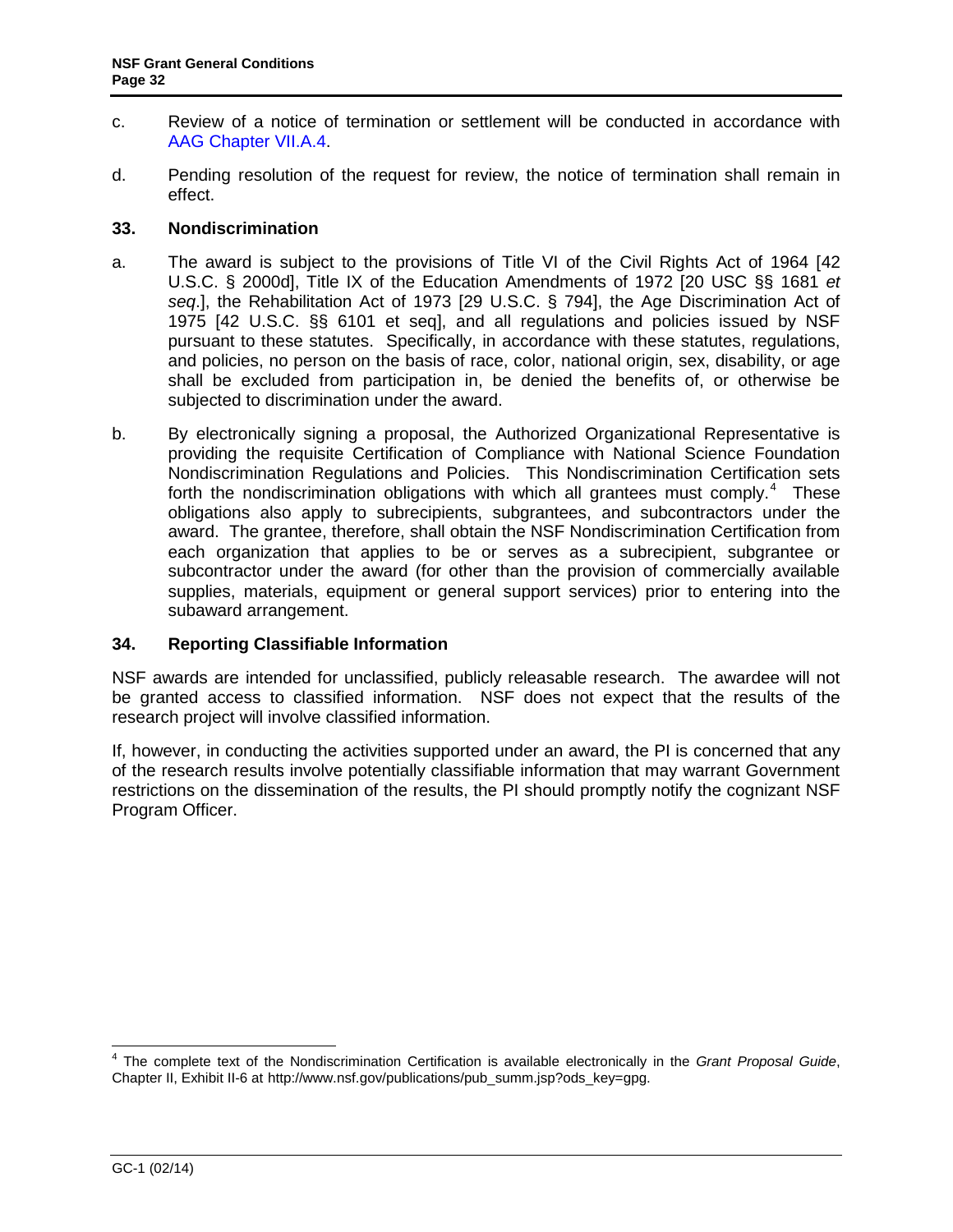### **35. Animal Welfare**

- a. Any grantee performing research on vertebrate animals<sup>[5](#page-32-2)</sup> shall comply with the Animal Welfare Act [\[7 U.S.C. §§ 2131 et seq.](http://www.access.gpo.gov/uscode/title7/chapter54_.html)] and the regulations promulgated hereunder by the Secretary of Agriculture [\[9 CFR §§ 1.1-4.11\]](http://www.access.gpo.gov/nara/cfr/waisidx_07/9cfrv1_07.html) pertaining to the humane care, handling, and treatment of vertebrate animals held or used for research, teaching or other activities supported by Federal awards. The grantee is expected to ensure that the guidelines described in the National Academy of Science (NAS) Publication, "*[Guide for](http://www.nap.edu/readingroom/books/labrats/)  [the Care and Use of Laboratory Animals](http://www.nap.edu/readingroom/books/labrats/)*" (1996) are followed and to comply with the *Public Health Service Policy and Government Principles Regarding the Care and Use of Animals* (included as Appendix D to the NAS Guide). Further guidance on the use of vertebrate animals in NSF funded projects can be found in the [AAG Chapter VI.B.3.](http://www.nsf.gov/pubs/policydocs/pappguide/nsf14001/aag_6.jsp#VIB3)
- b. In the event the grantee's multi-project Assurance is cancelled or lapses, the grantee must immediately notify the cognizant Grants and Agreements Officer identified in the award notice.

NOTE--The grantee may request registration of its facility and a current listing of licensed dealers from the Regional Office of the Animal and Plant Health Inspection Service (APHIS), United States Department of Agriculture, for the region in which its research facility is located. The location of the nearest APHIS Regional Office, as well as information concerning this and other APHIS activities may be obtained at [http://www.aphis.usda.gov/.](http://www.aphis.usda.gov/)

# <span id="page-32-0"></span>**36. Research Involving Recombinant DNA Molecules**

If this award supports research involving recombinant DNA molecules, the grantee agrees to comply with the requirements of [AAG Chapter VI.B.2.](http://www.nsf.gov/pubs/policydocs/pappguide/nsf14001/aag_6.jsp#VIB2)

# <span id="page-32-1"></span>**37. Clean Air and Water**

(Applicable only if the award exceeds \$100,000, or a facility to be used has been the subject of a conviction under the Clean Air Act [\[42 U.S.C. § 7413\(c\)\(1\)\]](http://frwebgate.access.gpo.gov/cgi-bin/getdoc.cgi?dbname=browse_usc&docid=Cite:+42USC7413) or the Clean Water Act [\[33 U.S.C.](http://frwebgate.access.gpo.gov/cgi-bin/getdoc.cgi?dbname=browse_usc&docid=Cite:+33USC1319)  [§ 1319\(c\)](http://frwebgate.access.gpo.gov/cgi-bin/getdoc.cgi?dbname=browse_usc&docid=Cite:+33USC1319)] and is listed by the Environmental Protection Agency (EPA), or the award is not otherwise exempt.) The grantee agrees as follows:

- a. To comply with all the requirements of Section 114 of the Clean Air Act [\[42 U.S.C. §](http://frwebgate.access.gpo.gov/cgi-bin/getdoc.cgi?dbname=browse_usc&docid=Cite:+42USC7414)  [7414\]](http://frwebgate.access.gpo.gov/cgi-bin/getdoc.cgi?dbname=browse_usc&docid=Cite:+42USC7414) and Section 308 of the Clean Water Act [\[33 U.S.C. § 1318\]](http://frwebgate.access.gpo.gov/cgi-bin/getdoc.cgi?dbname=browse_usc&docid=Cite:+33USC1318), respectively, relating to inspection, monitoring, entry, reports and information, as well as other requirements specified in Section 114 and Section 308 of the Clean Air Act and the Clean Water Act, respectively, and all regulations and guidelines issued thereunder before the award of the grant.
- b. That no portion of the work required by the award will be performed in a facility listed on the Environmental Protection Agency List of Violating Facilities on the date that the award was awarded unless and until EPA eliminates the name of such facility or facilities from such listing.
- c. To use its best efforts to comply with clean air standards and clean water standards at the facility in which the award is being performed.

<span id="page-32-2"></span><sup>&</sup>lt;sup>5</sup> In addition to vertebrate animals covered by the Animal Welfare Act, the requirements specified in this Article also are extended to rats, birds and mice.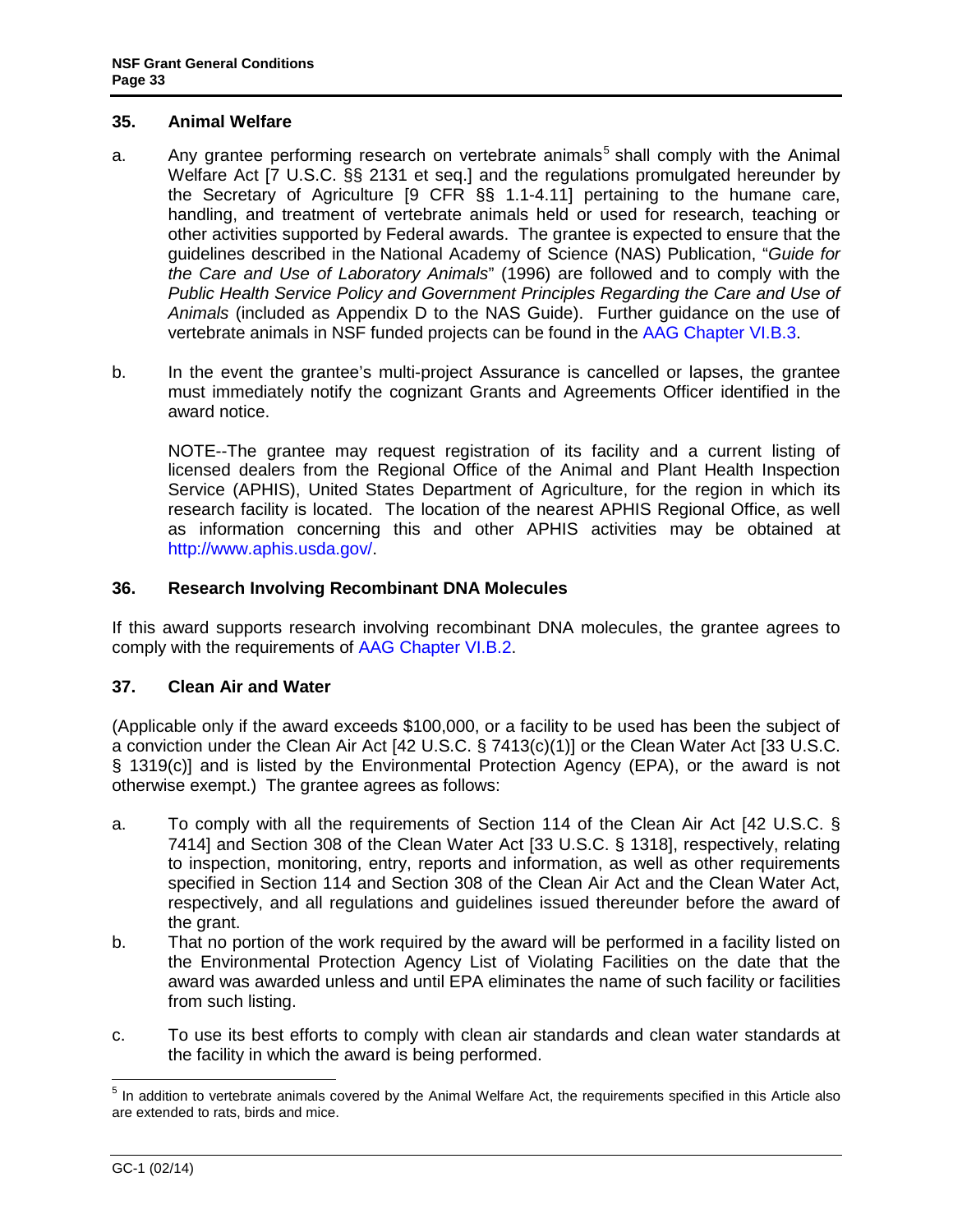d. To insert the substance of the provisions of this article into any nonexempt subcontract.

# <span id="page-33-0"></span>**38. Human Research Subjects**

The grantee is responsible for the protection of the rights and welfare of any human subjects involved in research, development and related activities supported by this award. The grantee agrees to comply with the NSF regulation, entitled, "*Protection of Human Subjects* [\[45 CFR Part](http://www.access.gpo.gov/nara/cfr/waisidx_06/45cfr690_06.html)  [690\].](http://www.access.gpo.gov/nara/cfr/waisidx_06/45cfr690_06.html)"

### <span id="page-33-1"></span>**39. Investigator Financial Disclosure Policy**

If the grantee employs more than 50 persons, the grantee shall maintain an appropriate written and enforced policy on conflict of interest consistent with the provisions of [AAG Chapter IV.A.](http://www.nsf.gov/pubs/policydocs/pappguide/nsf14001/aag_4.jsp#IVA)

### <span id="page-33-2"></span>**40. State Sales and Use Taxes**

Grantees are reminded that each set of cost principles cited in [Article 12b.](#page-10-2) limits the allowability of taxes to those the organization is required to pay. Grantees must avail themselves of any tax exemptions for which any activities supported by Federal funds may qualify, including any applicable exemptions from state or local sales and use taxes on the purchase of goods and services made with NSF award funds.

### <span id="page-33-3"></span>**41. Debarment and Suspension**

Recipients shall fully comply with the requirements stipulated in [Subpart C of 2 CFR Part 180,](http://www.whitehouse.gov/omb/fedreg/2005/083105_debarment.pdf) entitled "*Responsibilities of Participants Regarding Transactions*" as supplemented by NSF's regulations at2 CFR Part 2520 [\(http://www.gpo.gov/fdsys/pkg/CFR-2011-title2-vol1/pdf/CFR-](http://www.gpo.gov/fdsys/pkg/CFR-2011-title2-vol1/pdf/CFR-2011-title2-vol1-part2520.pdf)[2011-title2-vol1-part2520.pdf\)](http://www.gpo.gov/fdsys/pkg/CFR-2011-title2-vol1/pdf/CFR-2011-title2-vol1-part2520.pdf). The recipient is responsible for ensuring that any lower tier covered transaction, as described in [Subpart B of 2 CFR Part 180,](http://www.whitehouse.gov/omb/fedreg/2005/083105_debarment.pdf) entitled "*Covered Transactions*," includes a term or condition requiring compliance with Subpart C. The recipient also is responsible for further requiring the inclusion of a similar term or condition in any subsequent lower tier covered transaction. The recipient acknowledges that failing to disclose the information required under [45 CFR § 180.335](http://www.nsf.gov/oig/2_CFR_PART180.pdf) may result in the termination of the award, or pursuance of other available remedies, including suspension and debarment.

#### <span id="page-33-4"></span>**42. Resolution of Conflicting Conditions**

Should there be any inconsistency between any special conditions contained in the award and these Grant General Conditions (GC-1), the special conditions in the award shall control. Should there be any inconsistency between these Grant General Conditions (GC-1), any special conditions contained in the award, and any NSF guides, brochures, etc., cited or included by reference in the award, the matter should be referred to the NSF Grants and Agreements Officer for guidance.

#### <span id="page-33-5"></span>**Other Considerations**

#### <span id="page-33-6"></span>**43. Liability**

NSF cannot assume any liability for accidents, illnesses or claims arising out of any work supported by an award or for unauthorized use of patented or copyrighted materials. The grantee institution is advised to take such steps as may be deemed necessary to insure or protect itself, its employees and its property.